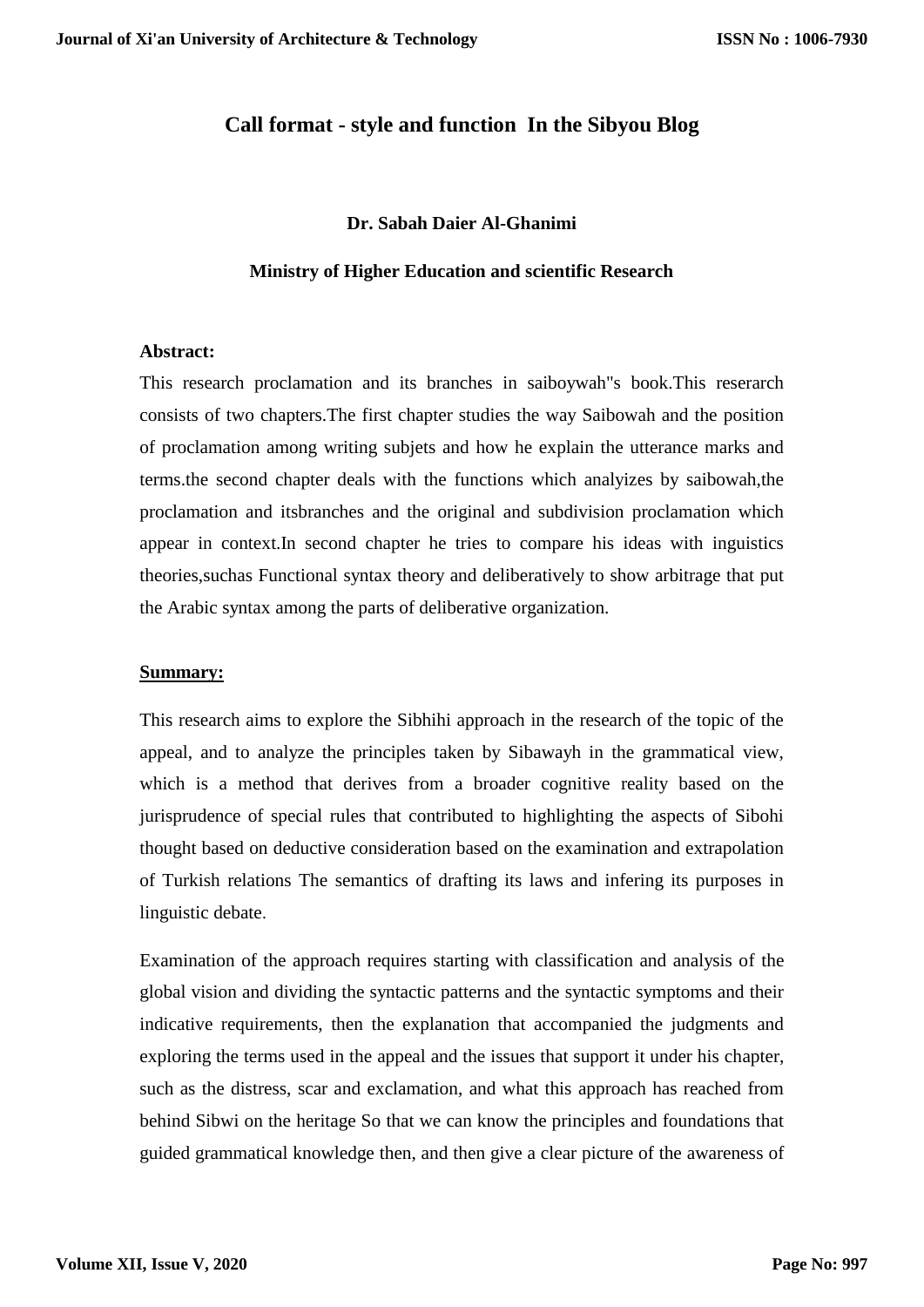the methodology that went along with the nature of the language, explored its laws, and explored the conditions of its production and the places it received.

Secondly, the research aims to read the call's functions and patterns of communication, its deliberative nature in light of the Siboye code, the data of the modern deliberative approach in general, and read the theoretical awareness points established by the Arab grammarians in analyzing the discourse as a complete communication structure, and track what Siboh's function of analysis of the call's structures and what it entails In the semantic coronation and what the constructive and demanding forms of disclosure play in the discourse and the effect of these patterns on linguistic assumption and deliberative reality.

To link the system and its intrinsic intentions in its ability to its objectives achieved in use, we stand on the contribution of the Sebohi approach in providing explanatory, theoretical and deliberative sufficiency of the Arab linguistic system.

#### **Introduction**

### The appeal

research in Sibawayh's book is subject to its general approach to the study of the grammatical system in Arabic. Perhaps the methodological problem in the book affects the results that each researcher seeks from his research, and the problem appears in the distribution of the topic on several chapters on the one hand, and on the other hand in the nature of the analysis and its progression, and the third in The term that seemed immature and standardized throughout the book, which makes the methodology unclear and then influences the tracing of the topic and the extraction of its concepts.

There is no doubt that following the Sibhi method has been said a lot and exposed to a different concept throughout the linguistic studies in particular and intellectual in general, and these studies are almost unanimous in that Siboy has knowledge bases on which to base his founding the linguistic system, and mechanisms that are used to it in the rose of grammatical structures and follow its deliberative achievements And depicting its patterns in supreme forms from which the branching branches and stylistic changes are generated, and in general it is noted that Sibuyeh in his grammatical knowledge has accumulated general lines ranging from two orbits for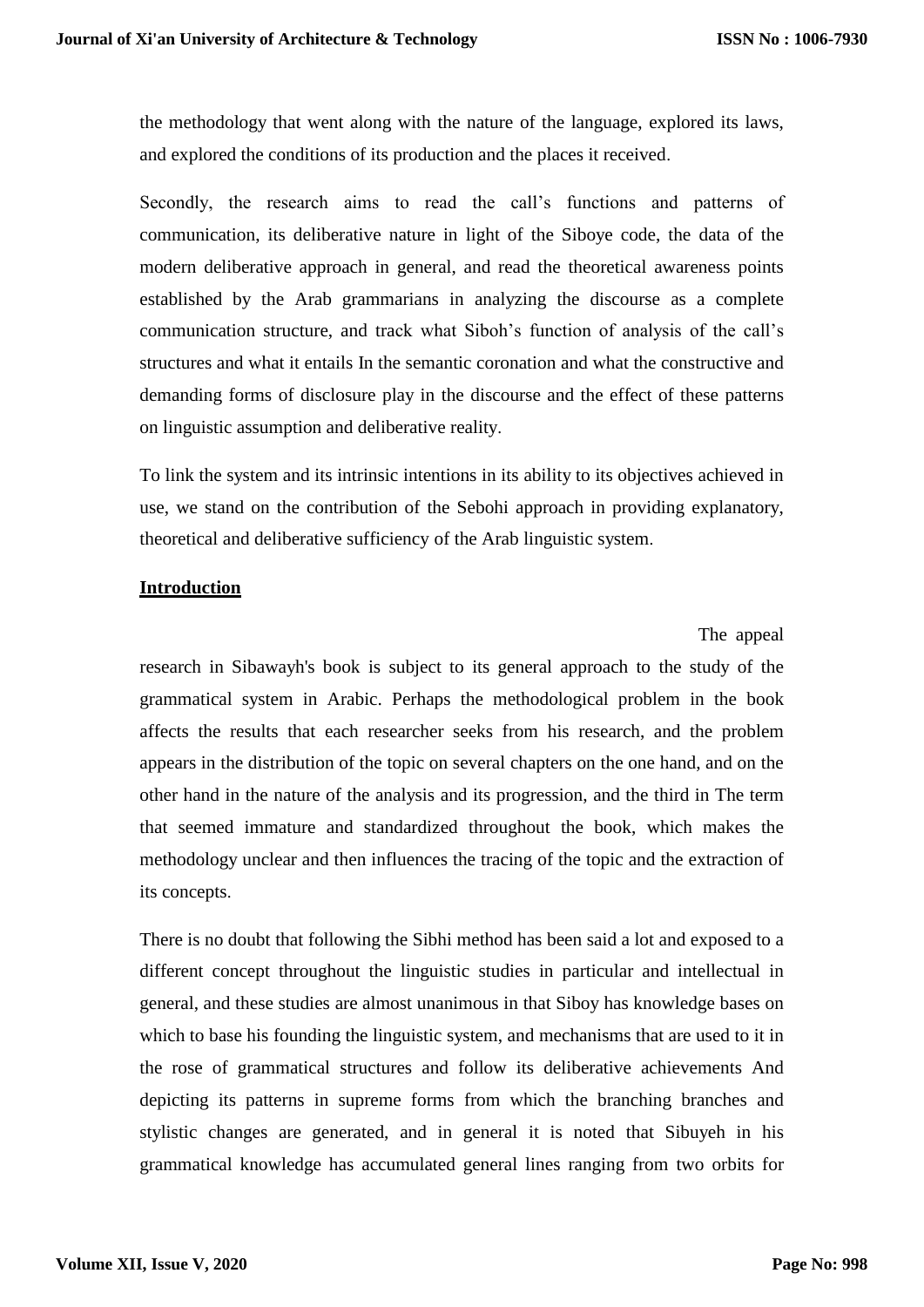two years, from the abstract form to its use applications and communicative purposes, or from application The completed use of khat is due to its higher generative abstraction forms, in other words that the form and function of Sibawayh is indissoluble between them in the context of consideration and complexity, and that task has become one of the most prominent tasks of modern linguistics, meaning the exploration of the relationship between form and function in the form of induction, experimentation, and image.

Based on this, we can say: The epistemological foundations of Sebohi thought in particular and grammatical thought in general have presented a linguistic approach that achieved explanatory and theoretical sufficiency in the aspects of the Arabic language. And its coordinates with other structural patterns in linguistic ability and its achievements in communicative use.

### **section One:**

1-T he location of the appeal in the book, "The Sebawy Approach to Presenting the Call"

Before entering into the details of the appeal, this topic should be located and its relationship to the previous and subsequent chapters in order to show us some of Sebowe's approach to writing his book, and his plan to present grammar topics.

The call falls after (km) and (yes and misery), and it comes before (no negation sexual) followed by the exception, and it appears that these doors meet one axis which is the monument, but Dr. Muhammad Kazim Al-Bakaa counted the call within five chapters that share a type of support, which is the chain of transmission Between the tool and the name, and thus makes this type of attribution a third type that is added to the attribution between two names and the attribution between the verb and the name, and the topics that are included under this third type are ((the five letters, how much and what was its course, the call, the negation with (no), the exception with (Except) and what is similar to it. Nad)) (1), and the right to make this type of authorship from attribution is something of a distinction, we are not obligated to make all types of speech within the cycle of attribution, as there are many compounds in the language formats that do not fall into the syntactic support duality, even though they perform A certain function, Bergstrasser says ((It is from words that are not phrases, but rather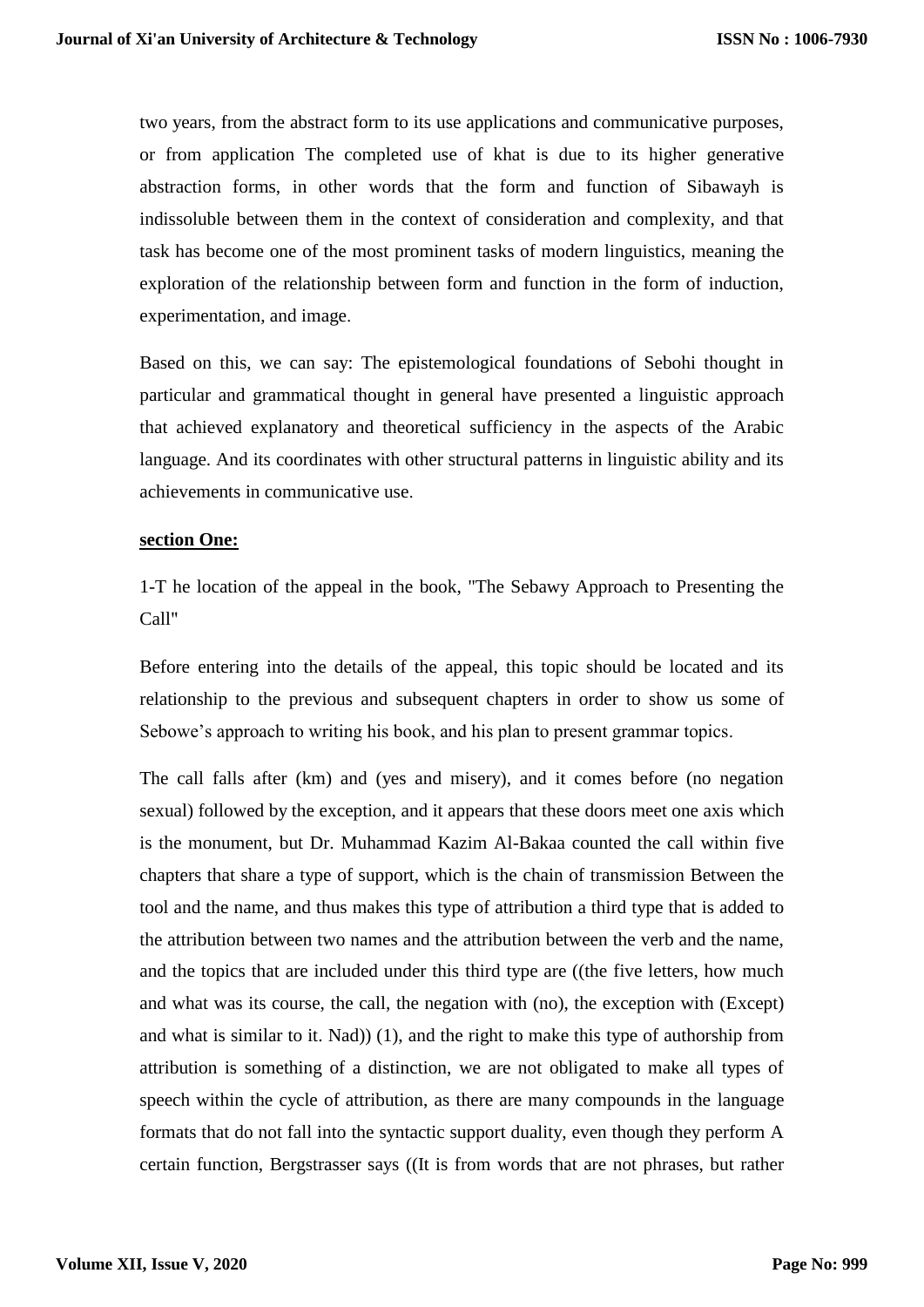single words or descriptive or additional combinations or emotional non-authority, for example that call $( 2).$ 

There is no doubt that Sibawayh has a general perception of the presentation of the book's topics, as well as the arrangement of the topics of the appeal and its relationship to what before and after it, it is apparent from examining the doors before and after the appeal that it shares a major synthetic form of the monument, as well as the similarities and bilateral relations that fall between them and increase Reasons for unifying them methodologically (3). Perhaps in the Sibawayh statements there is support for his awareness of the association of these chapters with one axis, such as his saying: ((No: You only work in a denial, just as you do not work in the news and the interrogation except in a denial, it may show you that the caller is in it Meaning (I do with it), meaning (you are an ax) ..)) means exclamation performed in a form (I do with it) and  $(O + Lam$  exclamation), Al-Serafi said: ((likened the door of negation) to (the call door) due to the changes between them and the removal of the noon and what was in the estimation of the addition to the after-blame)) and accordingly there are justifications for gathering Between these doors and connect them together.

Among the topics that the first monument was in ((the chapter on the erection of sources over the command and warning: it is not permissible to show what was harmed on the act left to be shown)) (4) and the reason ((to multiply them in their words and dispense with what they see from the case, and what happened from the mention)) (5) It is the verb that was dispensed with for the clarity of its meaning, and Sibuei expressed his awareness of this methodology in understanding the combinations with several representations, most of which lead to the concept of the formative factor $(6)$ .

#### Sibawayh's intention to collect doors from

Sibawayh's intent to collect the doors is clear through the nature of his global concept. After he appealed the call in a number of sections that meet on an inclusive axis, which is the monument with a tacit verb ((it is left to be shown)), we should understand what is meant by the Sibawayh expression (which is left to be shown): It appears that Murad Sibawayh is an analytical one, in which he must be aware of the effect between the tool and the caller, and give a representative picture of the reality of the grammatical function and the formation of that relationship in a globalized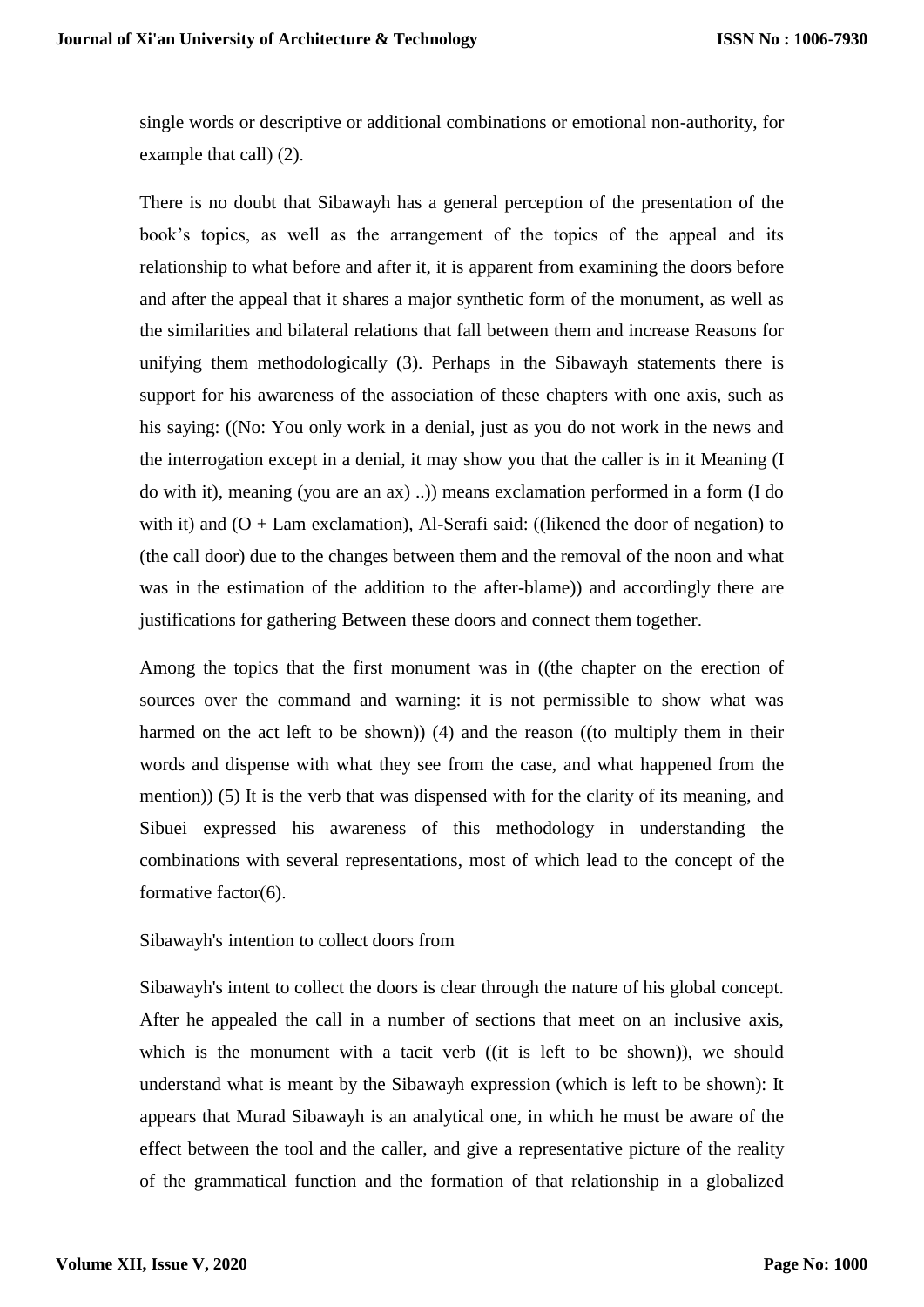form, as Sibawayh planning was based on the collection of multiple grammatical functions under the section of posts with an action that does not appear, but rather is a picture of the active force generated by a body The caller and his tool.

This foundation has become an analytical constant in the grammatical view, and here the file is followed by Sibawayh saying ((it is a monument and an erection on the verb left to be shown)), and what is remarkable is that Siboyah is a basis for the global structure on the modern concept (the verb), although many tools have the ability to work in parallel with the verb However, Sibawayh chose the verb for the occasion between the monument and the global force of the verb, because the verb has the ability to open fields for the concerns of the global structure, and for the formal and semantic occasion that the verb possesses by force (the appropriate between the logical and interpretive levels).

The concept of (left to be shown) does not mean by it a spoken linguistic component but rather is a theoretical concept for framing the call structures with an abstract analytical concept that explores the formal components and represents a grammatical image, which is included in the total system that adopted the global principle, and it is worth noting here that the estimation of the act left out in the appeal is a voluntary act It is not one of the acts of prey, as it is from the group of voting actions.

The global structure of the call consists of an instrument (oh) and its group, and a name that refers to a specific self, but the grammatical hypothesis appreciates a modern, actual force homogenizing the grammatical function that the call performs as a communicative structure, which is the verb (I call) or (call out) which is so does my vote.

Semantic global assets are holistic organizations, and assets are not generally manifested separately, but they are necessary tools for analyzing grammatical meanings. They are deterministic concepts for every moral representation by language activity, and representations composed by assets are the formulas in which we can search for an evaluation of cognitive proportionality, so meanings are not It is expressed by the origins but rather by the organizations that followformulas and images (7).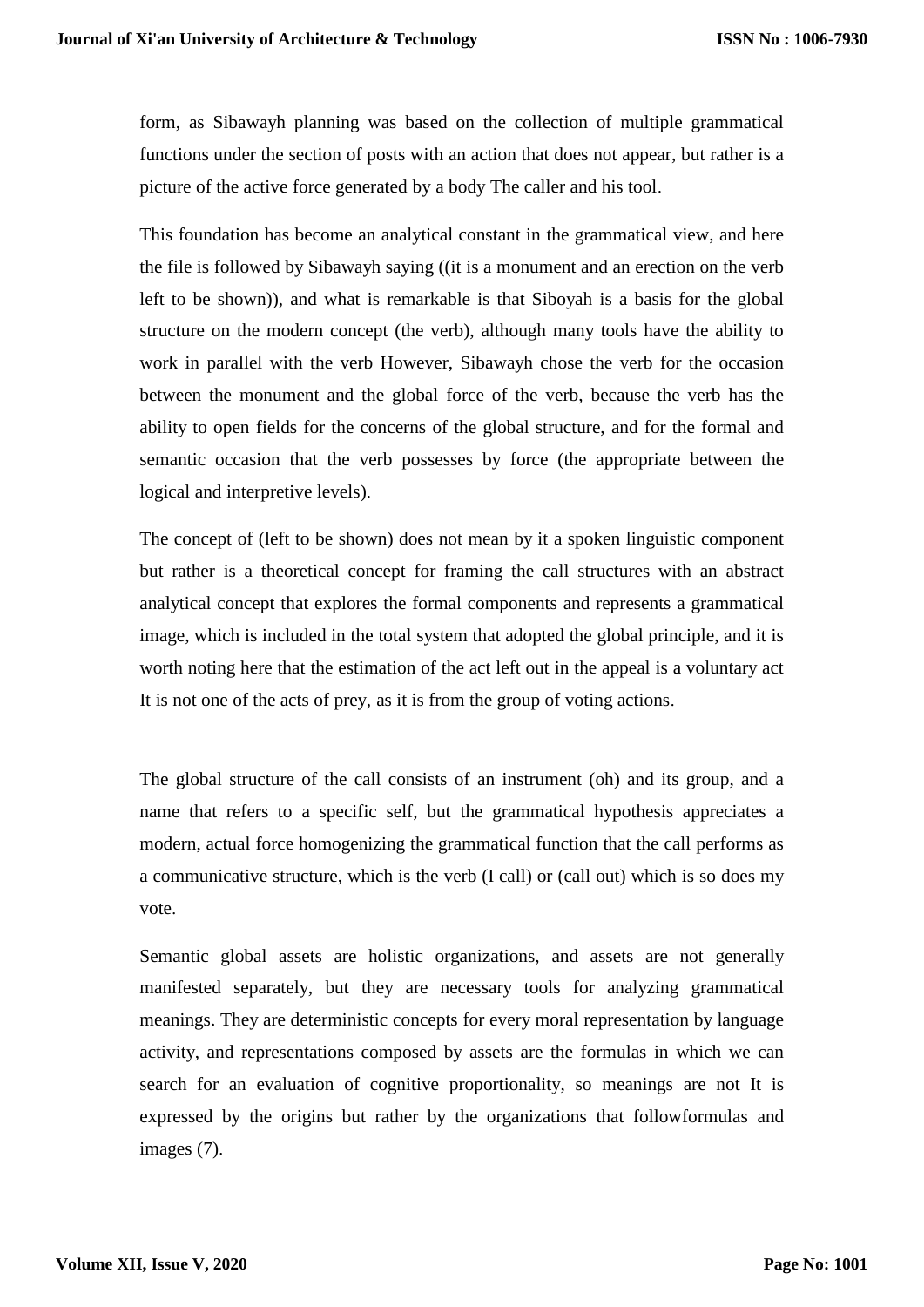The call with its actual, interpretative structure is included in the installations whose implementation tools are translated by an act that represents the desired force from the structural installation.

## **2- Division of the call and its appendices**

Sibawayh divided the appeal and its attachments into chapters, as it made for each issue a section, so the appeal has nine chapters, in which he addressed the conditions of the caller and his follower, then he made two chapters for distress and exclamation, then five chapters for the scar, and then he followed up and took up the call tools, and made the apparent chapter an appeal rather than a plea, and a chapter for the jurisdiction that He did not make it from the call, but rather brought it to what was similar in terms of the syntactic sign and semantic relationships, then he dealt with marbling and what is presented to the marbles in twelve chapters, and from this it turns out that Sibuyeh dealt with the appeal in three main axes: the call, the scar, and the marginality, in which sub-details and clarifications are included. Whale hubs The president, to cover the topic with a thorough analysis, the followers hardly add anything to, so the sections of the call for them are concentrated in two main chapters, which are the building and the Arabization, then the scar and accretion, this is from the methodological aspect of dividing and tabulating, while the method of presentation and analysis, we notice the following:

1- The method of dialogue appears to be clear in presenting the topic, so he takes it as a means to clarify what he wants, (He said, I said, he claimed, I asked him, ....) Perhaps these conversations go out to summaries and analyzes of linguistic structures and audio examples and other hypothetical (9). What is produced by these dialogues is that they jump in search of illogical leaps, in the sequence of ideas, and yet the organization is no doubt that it is going according to a central plan.

2 - Perhaps we find a digression or a redress in the book Sibawayh, which raises the confusion of the researcher on the subject of the appeal, for example, what he mentioned on the eighth page after two hundred, as he dealt with the repetition of the name of the added caller such as: (Yazid Zaid Amr and Yatim Tim Adi, and permissible oh Tim Tim Adi) The analogy counted him, except that an appendix at the end of the section begins with the word (meaning ... oh peace be upon him)  $(10)$ .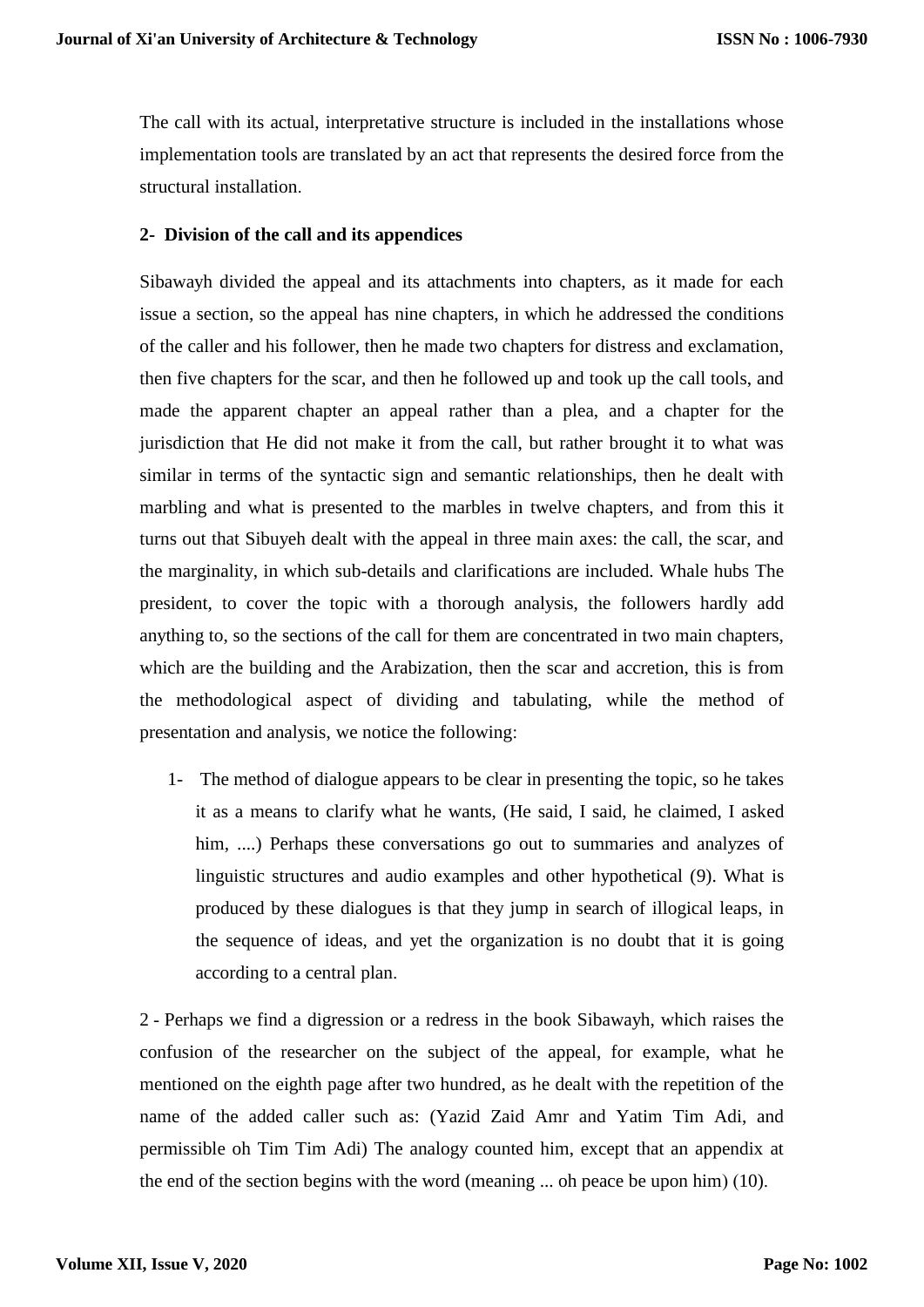It appears that this speech is one of the increases of scholars after Sibawayh who dealt with his book with a lesson, explanation and commentary, and the investigator referred to a paragraph (subtracting the dragon) that is omitted from some copies, as he pointed out that this (it seems that it is from the words of the lighter)  $(11)$ .

- 3- Some of the Sibawayh phrases or titles are not free from ambiguity and complexity, so what is meant is clear only after reading the door to which the title is read, and such is his saying: ((This is a section in which the names are the same as one of the lengthened names and the last of the two names are combined with the first in Waw)) and means the last of the two names. The second combines with the first in Palau so that they become one name.
- 4- It is noted that he establishes the door on a certain axis and then begins with subdivisions, then begins with more in the phenomenon or the door and then reads it with the likes and isotopes and the ambiguous in it, providing audible evidence and hypothetical examples of what may be opposed to the general principles and rules, to begin analyzing and directing it, providing the opinions of scholars from its elders, To harmonize its decisions and the consistency of its rules, he said, quoting the saying of Hebron: ((When he pushed the lift in every individual in the call, he became with them as a thing that rises to begin with or actually, so they made his description if he was single in his place. I said, did I see the saying of all the Arabs:

Add a brother and a slave if I revolt

It offered the right bows, so he deducted

For anything that is not permissible to lift as permissible in the long.

He said: Because if the caller is described as additive, then he is in his position if he is in his place.

5 -In the method of Sibawayh, we find a presentation of the views of his elders without discussion at times, and he says: ((And all of what we have described from these languages we have heard from Hebron, may God have mercy on him and Younis)) (12) And perhaps he intends sometimes to tip one opinion over another, and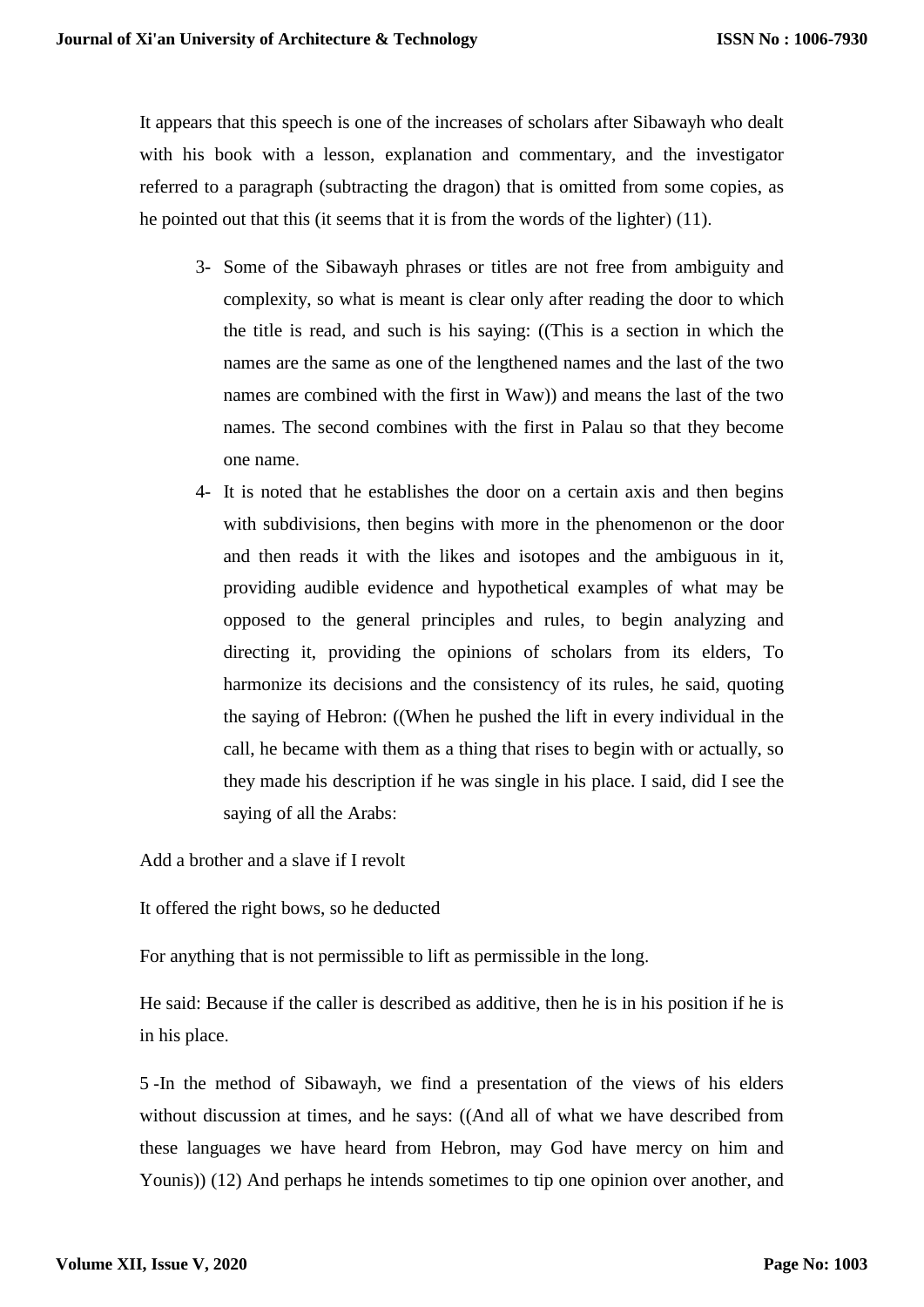from this what he believed Yunus opinion on Hebron he said : ((I asked Hebron about (the judge) in the appeal, and he said: I choose (oh judge)) because he is not a mannon, as I choose (this judge), and as for Yunus, he said (oh judge) and said Yunus is stronger, because when it was from their words to delete in Other than the call they were in the most worthy call, because the call is subject to deletion)) (13) The Sibawayh directive is based on observing the nature of the call and its balance with other linguistic patterns to reach a weighting after induction and the The offset, here seems a personal scientific Sibawayh, not only did transport but had a special vision, and so we find doors where no one mentions scientists suggesting that the issue was inspired by the idea and the product of his pen and his diligence.

6 - It is clear to us from the research of Sibawayh, that he did not limit himself to the research of the formal Arabic phenomenon, but we find a linguistic analyst, exploring the levels of language with their sounds, structure, and significance to describe the linguistic event, and this is clearly evident in the chapters on scar and marginality, and this reflects the nature of the Sibhi method that contrasts the approaches of the later who made the base Grammar is a goal and an end to which language is subject.

### **3 -The global structure of the call:**

There are different opinions regarding the direction of the inflectional sign that appears on the caller, as the caller is at Sibawayh ("A monument to the verb of the verb that is left to be revealed, and the singular was raised in the position of the name of the title)" (18) And on this understanding the saying of Sibawayh, that the caller is set up by a conscientious act, and the cooler followed him saying ((He is erected and erected on the verb that is left to be revealed, and that is his saying, O Abdullah, because (oh) instead of your saying, I invite Abdullah and I want))

Ibn Yaish attributed to the coolant the monument of the caller with the same (oh) for her acting on the verb (19), and Al-Muradi transmitted from the kufic the monument of the caller with (oh) provided that (oh) and her sisters are the names of verbs that bear a conscientious conscience in them (20), as this opinion was attributed to Abu Ali Al-Farisi, so it will be The caller is subject to the verb)  $(21)$ .

This contradicts the meaning of the call that I am collecting as a creation, not news. Abu Al-Sura al-Akbari said ((the call is a vote that cannot be given as charity or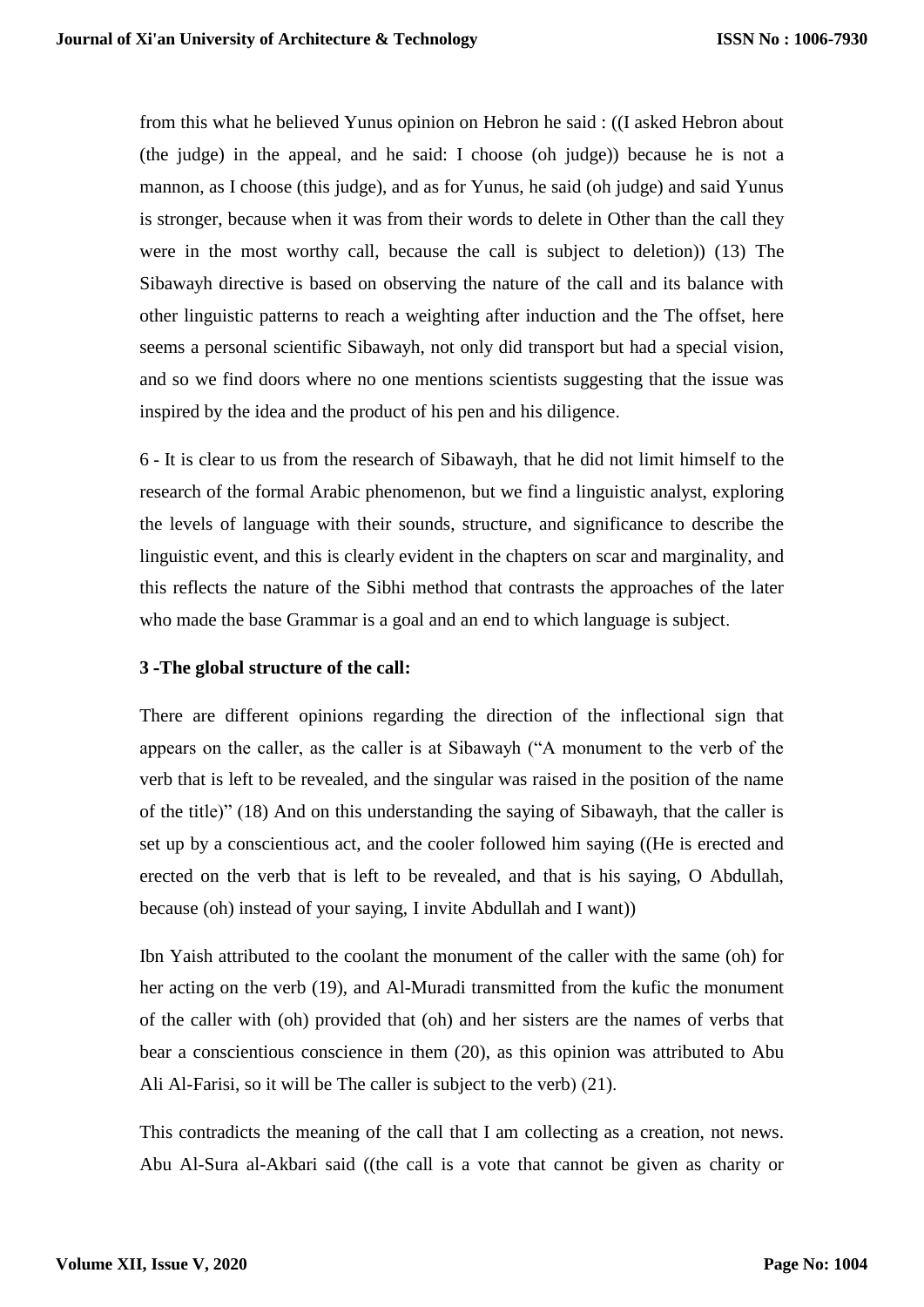denial)), and therefore we find those who are alert to those who pay attention to such an issue, as Ibn Malik said in the facility ((Al-Manadi) Intended for rhetoric or in recognition of (club), the appearance of dispensation must be dispensed with the appearance of its meaning with the intent of creation and frequent use $(22)$ .

Al-Radhi stated that the two opinions saying that the proclamation of the proclamation by the instrument or the tacit verb shall be (O Zaid) as a whole, and the proclamation is not one of the two parts of the sentence, i.e. (the verb and the estimated actor), nor is it forbidden to sue to block their obstruction and what is in effect here on the two schools of thought that are mentioned verbally or in appreciation, since No appeal without a caller (23) Perhaps

In these estimates (the tool) and what the tool compensated for, and it is a verb estimated by (advocate) or the name of an verb meaning (I invite), this analysis is a theoretical basis that distinguishes ((the verbal-verbal aspect, i.e. what pertains to the word itself, its structure, and its formulation regardless of what it performs from A function in speech other than verbal indication, and there is the functional aspect, which is media and communication, that is, communicating the mutual purposes between a spokesperson and a hearing)) (24) and they are two levels that are distinct in Sibhihi consideration.

There is a moral factor that Al-Suhaili quoted from his teacher Ibn al-Tarawa, which explains the monument in some vocabulary, which is called (the intent to it), which requires the designation of every intent to mention, including the caller (25), which is a semantic interpretation of the expressive phenomenon in the caller, as the caller is intended and meaningful to speak, and perhaps We find in the Sibawayh expressions what paves the way for the emergence of the opinion of Ibn al-Tarawa, and there is no doubt about that, because the Sibawayh book was the subject of the attention of the Andalusians and the focus of their research, Sibawayh said: ((The caller specializes from among his nation for your command and forbidden, the specialization conducted this on the letter of the call $(26)$ .

And he said: "If they mean to mean a particular thing and not another one and mean it, and they did not make it one of a nation, then they dispensed with alif and alam, and then they did not enter them into this or the call." He said in another place ("And it became a knowledge because you pointed to him and meant his purpose") (27)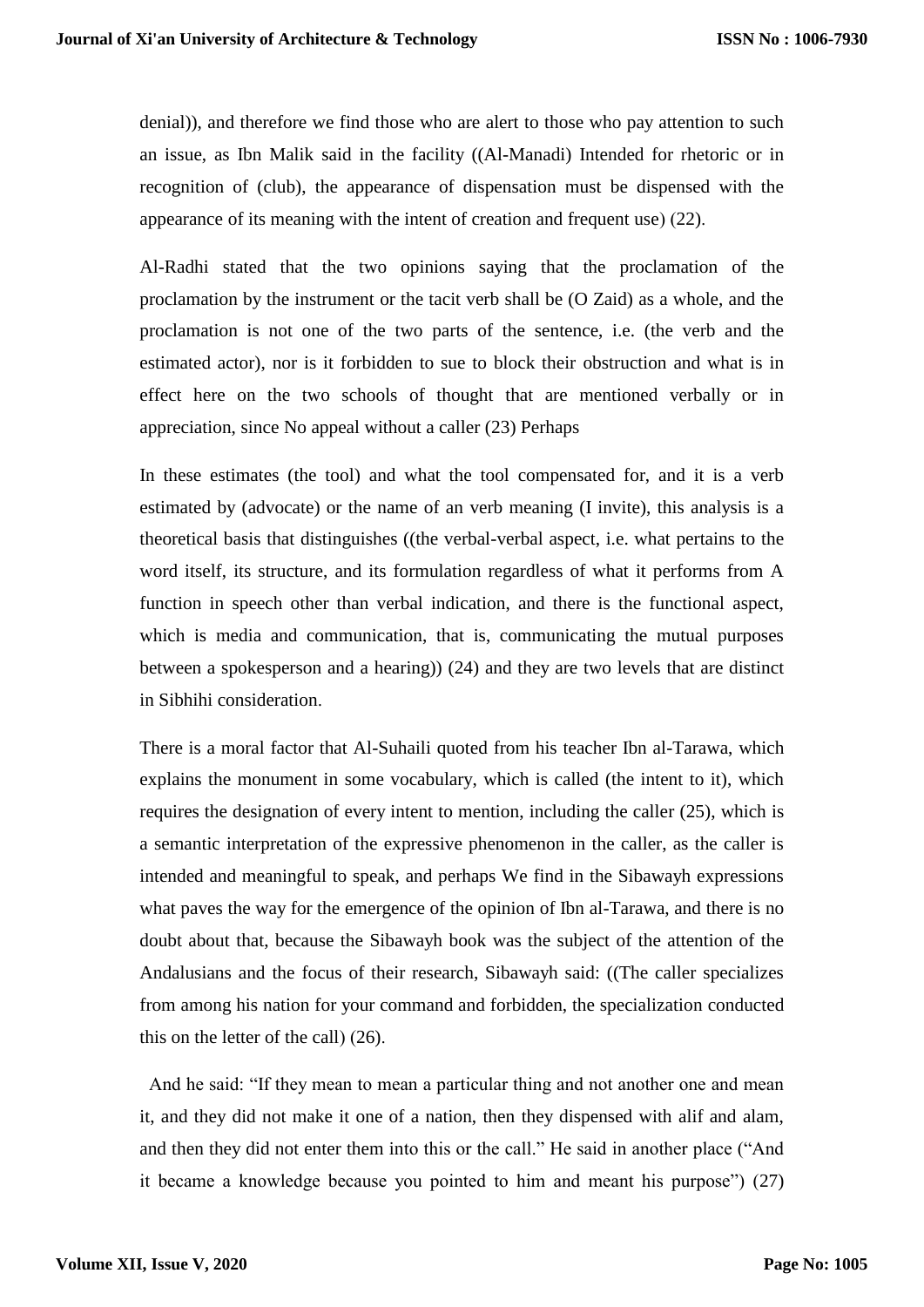Hence, the interpretation of the expressive phenomena is in no way contingent on the introduction of rhetorical intent in the communicative ability of the speaker.

Thus, the factor represents a basic principle based on the analysis of structural relations in the theory of Arabic grammar, as the basic and complementary components of the sentence are subject to the concept of grammatical work, and there are no structural authorizations that are not subject to the global structure that divides the components into factors and commissions according to the mutual influence between them.

The global structure is almost exceeding the boundaries of the single sentence to the larger structures, so the sentences are aligned and related according to the global concept, and in this way the factor represents an analytical and theoretical framework for the grammatical understanding in the Arabic linguistic theory.

The factor is a grammatical concept of a structural and semantic nature that takes from monitoring structural relations mainly in building limited synthesis patterns, from which an unlimited number of anecdotal uses are generated by a semantic system that is achieved with lexical vocabulary and morphological formulas, thus the global relationships are not purely formal, but rather a coherent network Structural and semantic dimensions overlap, so each element has a role in determining the nature of relationships between the elements of the structure (28), in terms of locality and function.

This is evident in the presentation and analysis of Sibhihi, including what he codified from the origins and rules of grammatical work, as the grammatical chapters in his book were organized according to the universal types, and from here he included the appeal in a group of doors that meet on the hub of the collector, which is the monument, so he mentioned that the caller ((a monument on the disbelief of the verb left to be shown) And the singular was raised while he was in the position of the name Mansub. (29) And he must understand Sibawayh's saying that the caller is set up by a tacit verb, so follow the file saying: ((It is a monument, and set it up on the verb left to be shown, and that is your saying, O Abdullah, because (oh) instead of Your saying I invite Abdullah and I want (30).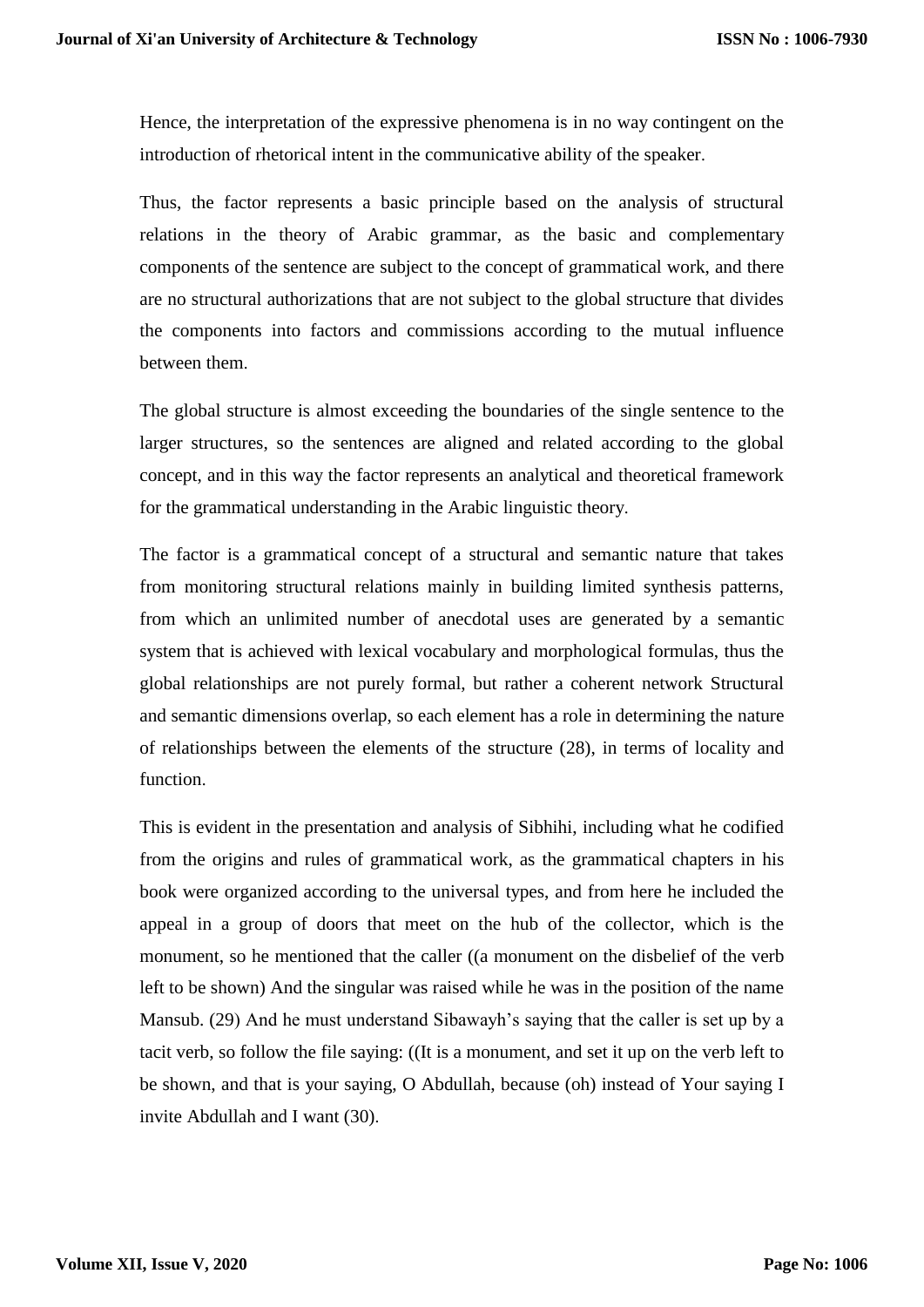It appears that Murad Sibuyeh is an analytical person, in which he seeks to understand the effect between the tool and the calling name, and to give an analogous picture of the reality of the grammatical function and the formation of that relationship in a globalized body, as the Sebohihi planning was based on the collection of multiple grammatical functions under the chapters section by an apparent action in use and another by a tacit verb that may appear In use it may leave its appearance, and it is in all cases an image of the active force generated by the world body.

According to this, he mentioned several chapters of the chapters with a tacit verb that can be seen in use, but he is tied with a speech address that is more beautiful than saying: ((You know that the man is actually dispensed from your pronunciation))  $(31)$ in the matter and the prohibition, and ((the section in which the used verb is harmed) Showing it in other than the matter and forbidding (32), as he mentioned a number of encumbered uses in a specific conversational context, and ((the section in which the verb used to display it after the letter)) (33), and ((Chapter of what the verb omits the verb in its many words even) It has become like the proverb ... towards both of them and dates)) (34), but the topics that he collected under ((section of what is focused on harming the verb left to be dispensed with)))) Seboue followed it with analysis and representation of the worker who attributed an unavailable action due to his lack of use, but deduces for the purposes of interpretation the semantic component and enriches the reductionist style in communication, and he referred to the principle of global interpretation by saying ((And I will represent it for you as a manifestation to learn what they wanted ...)) (35) in The subject of the matter and the warning of reductive compositions that are devoid of the Hadithic element (verb), and towards its interpretation of the Hadithic element in their saying: (Iyak and Asad): ((However, this is not permissible to show what was harmed, but I mentioned it to represent for you what does not appear to be harsh)) (36), And do not lose sight of the contextual origins in which the speech is accomplished, as they realize that the omission of this factor for many Those structures in circulation, and dispensing with what they see from the case evidence, in addition to the information shared by the two interlocutors (37), which are restrictions due to the years of linguistic use, the nature of communication and its conversations that enrich the shorthand structures and determine what is meant by them.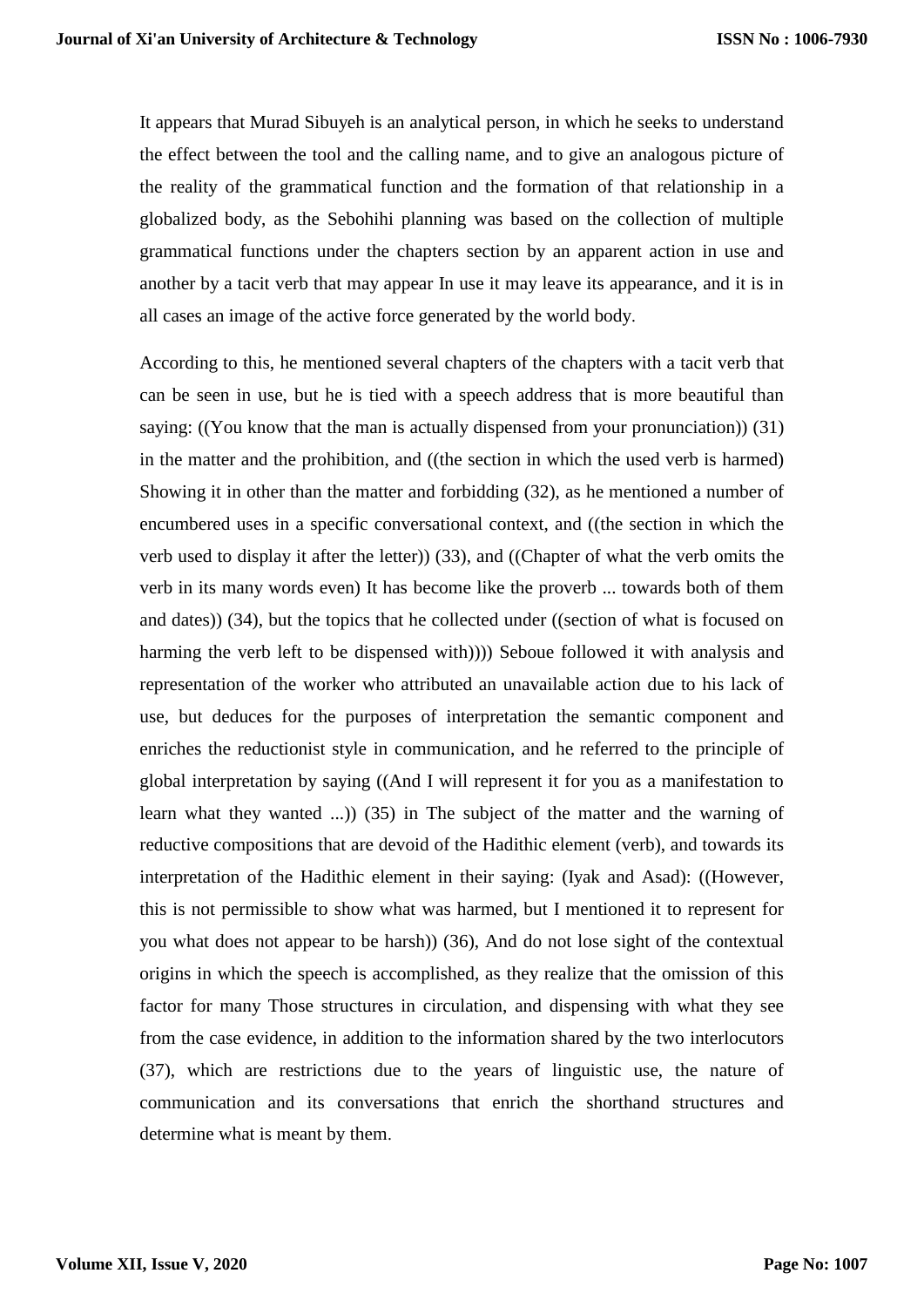The linguistic analogy appears in the Sibhi method by carrying the similarities together on each other, so what ((stands up in other than the matter and the prohibition on the verb left is showing your saying: O Abdullah and the call is all .. Delete the verb for their frequent use of this speech and became (oh) instead of the verb already, as if he said : Oh I want Abdullah, so I want to delete and become (oh) instead of the verb already, as if he said: Oh I want Abdullah, so I want to delete and become (oh) instead of it, because if you said: So and so you know you want it) (38).

The overall action of the accusative verb is three levels, as ((the names are conducted in three streams: an apparent verb that does not improve its pronouncement, and an implicit verb used to show it, and an act left to reveal it $(39)$ .

The concept of the factor in the Sibawayh expressions is an interpretative concept of the call structure, and it does not mean that what is left is to show it a spoken linguistic component that is dispensed with abbreviation, but rather a theoretical concept whose goal is to frame the call structures with analytical advantages that probe the anecdotal components and represent a grammatical form, which is included in the network of grammatical patterns based on global control. It is a distinction between the form of the composition and its content.

An interpretative verb is a required verb according to the semantic component of the syntax of the call, and according to this semantic necessity, the first will show it to (I call, pray, and want), or the group of phonetic and voluntary verbs, and this is according to the characteristics of those verbs ((the characteristics of the lexical verb have a role in accessing and influencing the actions, Rather, the strength of the semantic space of the verb is only equivalent to its global power within the limits of its interpretation of the verb's potential to limit itself to specific Arab shops or exceed them to other stores)) (40).

Hence, the ((semantic) (global) assets are asset organizations, as assets are not generally manifested separately, but are necessary tools for analyzing and building meanings)) (41), and it appears that the call structure is closer to the actual structures, as an action performed in the language, i.e. an event performed By speech, which is an event of a voting nature, the speaker does not ask for anything other than to draw the attention of the addressee and direct him towards his following goals, to call at the origin of his position.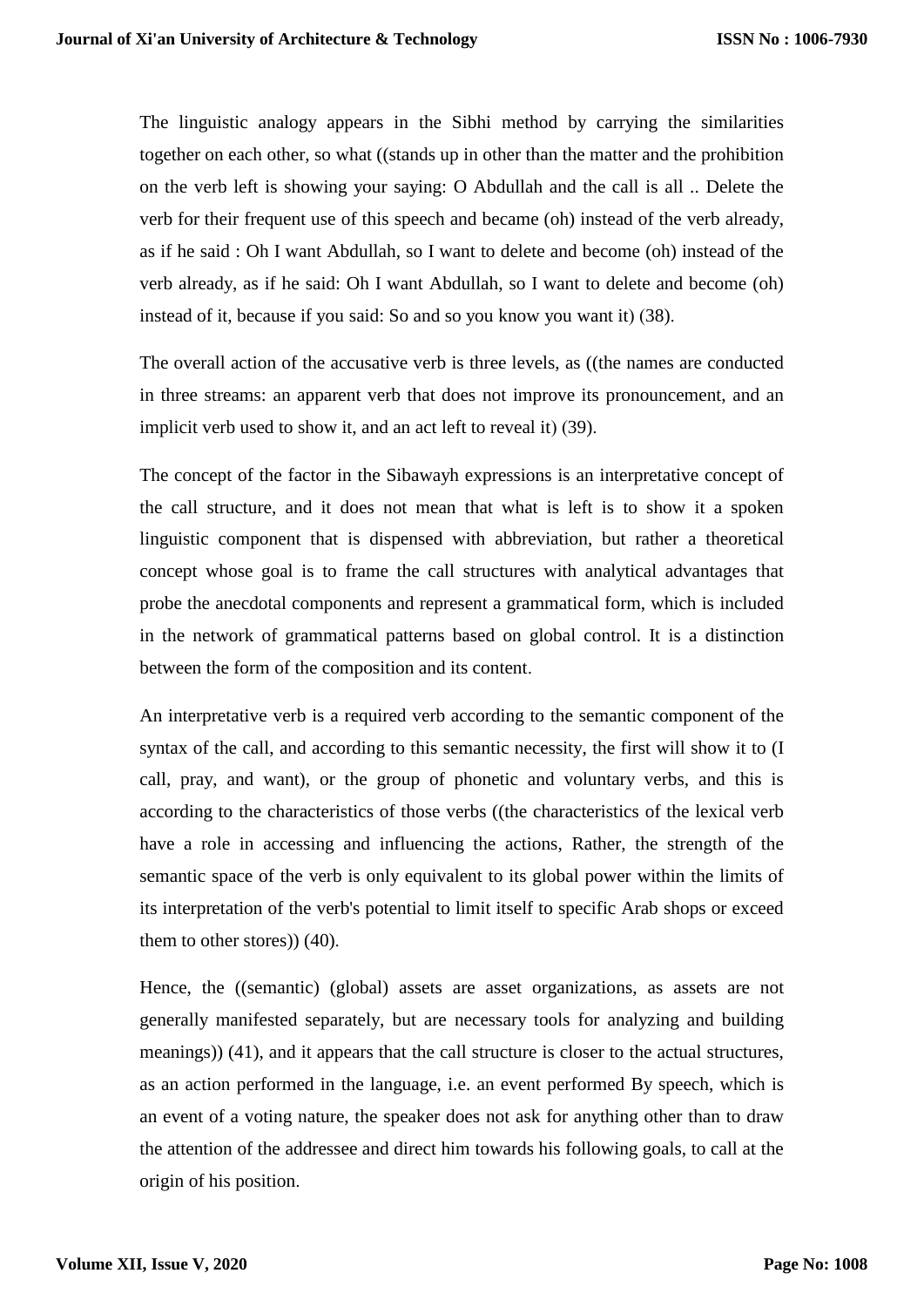There is disagreement in the expression of the caller to the intended knowledge and the denial, from the grammarians who went to that they are built, according to their understanding of the phrase Sibawayh (raised in the place of the name of the name) and what was added to this is the saying of Hebron that it is like (before and after), i.e. the singular name, so if it goes on and add its likeness to them Adding if it is added, and the fur has an opinion explaining the structure of the singular, stating in it that the origin of O Zaid - O Zaidah, and what before the thousand is never open, so when the alphabet was added, the addition was added, before and after the addition of the addition. Al-Zajaj said: (And saying I have the words of Hebron and its companions, and this is summarized that the singular calling name is based on the conjunction of its contradiction with Hebron and Abu Amr and their companions for voices, and when others because of its occurrence of the subject of conscience) (42), and it means with sounds that the caller of knowledge with the tool is a disclosure compound intended to The alert, such as the vocabulary used in sounds such as (Hobe), (Haid) and (Hala), which is the name of the verb and its name is expansive or stepped down, or the like, and it enjoins the horses and camels, whereas the occurrence of the concealed position means that they are used to address the pronoun (kaf) or (you) so what Their site is located on them in the parsing. Al-Rajiz said:

### O Obhor bin Abjar, you

You're the one who got divorced a year ago

Al-Kikai has an opinion that contradicts grammarians, according to which the caller is the one with knowledge raised with an expression of his deprivation of verbal factors, and there is no reason for him to build until he is built, so he must express it, but rather, the monument of the added caller For his height and because the positions in the words of the Arabs are more, the caller has a raised or set up without a factor (43), and the observance of the law of phoneme is not hidden.

And Dr. Tariq al-Janabi endorsed this view, saying: ((I tend to call the caller an expression raised, singly, or folded, or in a group, with knowledge or denial, and in the expression of the caller, a letter removed from it is similar to the doctrine of the Kufic, but the denunciation is with us to stop, but the annexation is A peculiar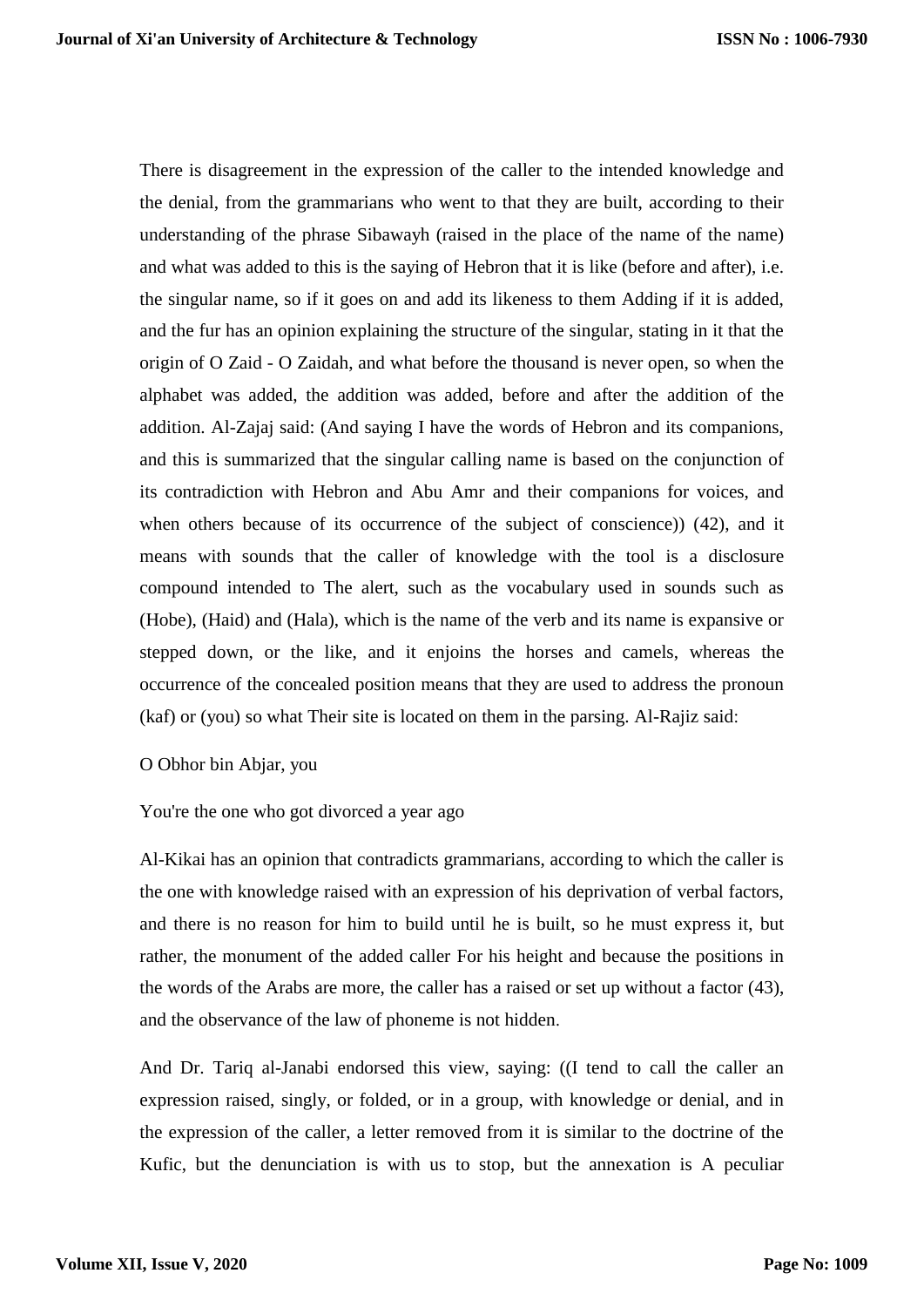movement on the will of the open syllable)) (44), and this is an effort to interpret the movements of the caller according to a purely acoustic vision, according to the nature of the call and its structures that take voting values as means of highlighting their uniqueness from other grammatical structures. This consideration does not contradict the philosophy of the distribution of inflectional movements that are expelled in the objections, attributes, developments, and specific building phenomena, as these movements are distributed according to a logic of language that takes into account support, addition, lightness, and special construction movements, so the forum is not a predicate, it is not raised, nor is it added, and it is reduced. .

#### **4- The call after Sibawayh**:

Sibuyeh started the call with (This is the chapter on the call), and at the lamp (the door of the call), and when we review the call at Sibuyeh we see him start with the views of Hebron and his dialogue with him, and distributes the call in several sections dealing with the caller and its dependencies, postponing talking about the tools, and we see Ibn Al-Siraj begins with the presentation of tools Grammatical (the letters called for), then the purposes of the call (distress, exclamation, praise and scar), and then returns to mention patterns of call structures)  $(45)$ .

It is noticeable that he adheres to the Siboh evidence and some of the additions shown, but the detail of Sibuyeh is more and his analysis is deeper, and the difference appears clear between Sibawayh and Ibn Al-Sarraj in the development of the term such as (the addition of the addition) when Sibawayh becomes (the wonder of wonder) and (distress) when Ibn Al-Sarraj, as well as in the organization and arrangement As Ibn Al-Sarrah separates the true and allegorical call and the divisions of the caller into a single, added, and present tense of the additive, and another matter is the disappearance of the method of dialogue in the presentation.

While the topics of the appeal and its parts were distinguished in the scholars of late grammarians, but they could not add anything significant, what can be attributed to Ibn Al-Sarraj from the merit of rationalization of grammar does not exceed the separation of the chapters of the Book of Sibueh, its arrangement and address it by titles, indicative and separate, and the separation of grammatical rules from their applications and examples, Hence, Ibn Jenni said on the authority of Ibn al-Sarraj: "It did not bring anything new to the book)  $"(46)$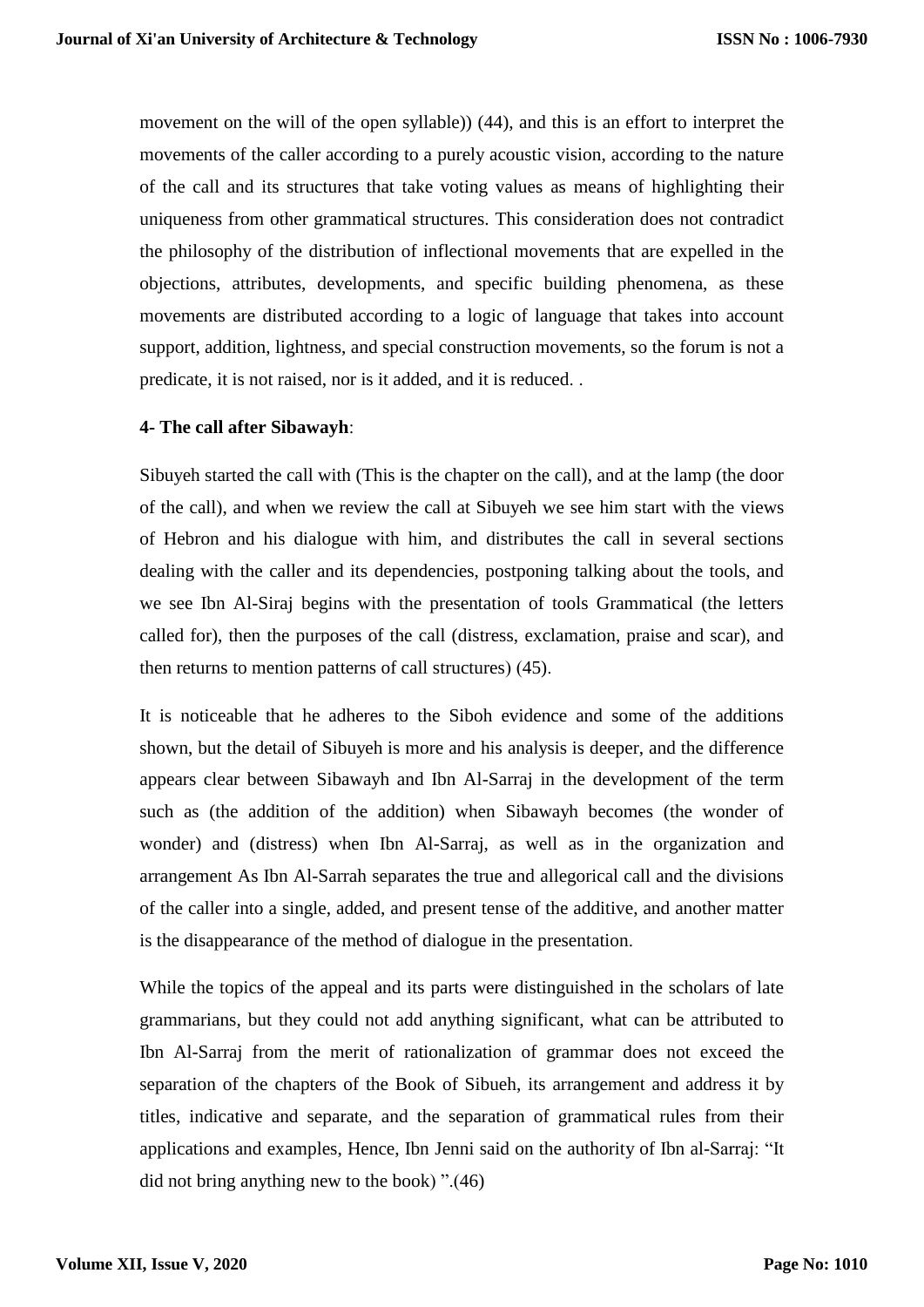Abu Ali Al-Farsi does not exceed Sibawayh's views, including the accusation of a single caller who denies about (oh man), because it is intended by the rumor that he did not specialize, and Al-Jurjani pursued his predecessors, as the origin of the caller is based on objectivity with an invitation that I invite or want, ((except that they left showing this act and made (Oh) Like the successor to him to indicate it, and there was an abbreviation and an ambiguity in it, because if it was said I invite Zaid, or I want Zaid, it is permissible for the speaker to think that he intended to tell his supplication more than what he receives, because I do not specialize in the case, but it is shared between him and the reception, so I said oh Abdullah states that you are in a state of supplication, and that you will have a will directed and cut A specialist with $(48)$ .

Al-Radhi made the appeal the second part of the accusative section that made him the second post after the absolute effect, and after he defined the appeal and mentioned the worker in the caller, the provisions of the caller dealt with the singular knowledge, and the helpers, then the caller installed, then the followers of the caller, defined by the, and repeat the caller singular, then Marginalization and the delegate, and the names inherent in the appeal, then the one devoted to the jurisdiction (), and Ibn Hisham did the same in discussing the appeal with the verbs, so he started the provisions of the proclaimed proclaimed (added and similar to the additive and the unintended negation), then based on the annexation (singularity and definition)  $(49)$ .

And the boys quoted Abu Hayyan ((that some of them went on to call the letters of the verbs that include the pronoun of the caller .. and the supplication is a convocation of the request for acceptance by the letter of the representative of the representative, I call it pronounced or appreciated, and what is meant by the reception is what includes real and figurative turnout .. And he objected on behalf of the letter of appeal on behalf of I call that I call the news and the call to create, and I answer that I invite transfer to the construction, but calls for the distinguished)  $((... (50))$ .

From this presentation of the methods of grammarians and their categories in the appeal and the distress, exclamation, scar and specialization that were attached to it, it differs from a Siboh search and his examples, evidence and terminology only a little from sorting the doors and summarizing the analyzes, or arranging the parts by presenting them together, or codifying the phenomena analyzed by Siboh, or putting Specific limits for the club, delegate, distress, and marble, or an increase in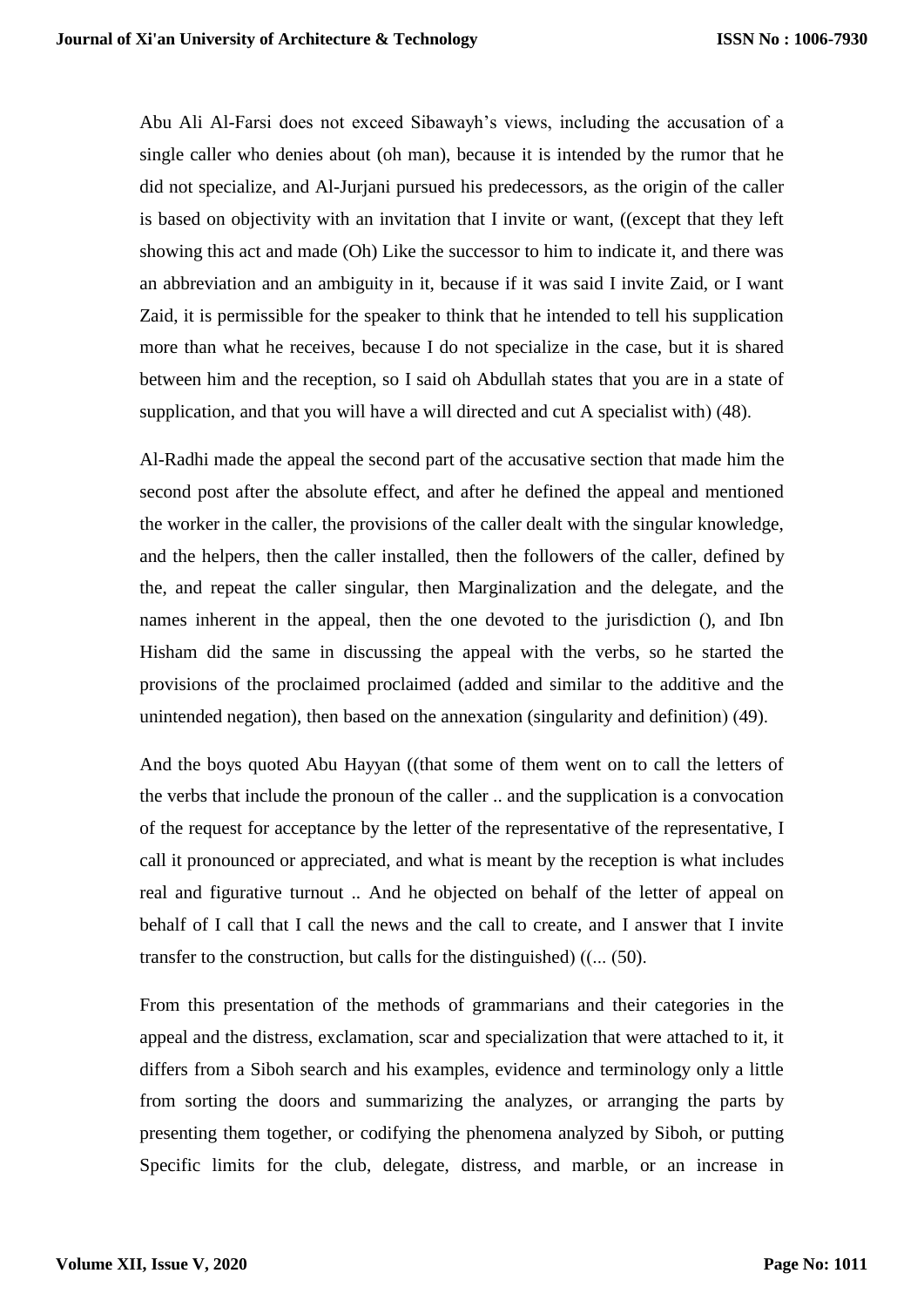explanations in some provisions, or an incursion into the analysis of the factorality of the call-up structures of an act, a placeholder, or a moral factor.

### 5 -The explanation on the subject of the appeal

Sibawayh inherited the explanation of the judgments and linguistic phenomena from his elders, and there is no surprise about this, because the environment in which grammar has arisen is a mental environment that is concerned with reasoning, and therefore we find in Sibawayh's book many reasons dispersed in the multiplication of its grammatical topics, The rules, as if there is no style, and there is no phrase without a bug $(51)$ .

Before entering into the call to causes, it is necessary for us to know the diversity of the causes, some of which are a cause that explains the grammatical rule and the interpretation of linguistic behavior, which is called educational reasoning, and another type is based on mental assumption and logical measurement that carries things together, which is called standard and dialectical causes, and it is possible To say that the second type appeared later than the first type of explanation, especially after the rules of grammar were established and its rules established, as grammarians set out the philosophy of these provisions and rules.

What is important in our research is the extent of the occurrence of the illness and what kind it is?

Perhaps the first reason that we looked at in the search of the call is the reason for the length of the speech in explaining the monument of the added caller and the denial, which is a reason that explains many places, as if this illness made an explanatory basis for many similar phenomena, and after that he raises the raison d'être and the monument in the character of the caller of knowledge, and what he supplies of The reason for Hebron, when he presents him with his problems in a dialogue with his teacher, and we see him asking after his mention of Hebron's explanation to raise the quality of the caller: I saw all the Arabs saying:

Add a brother and a slave if I revolt

It offered the right bows, so he deducted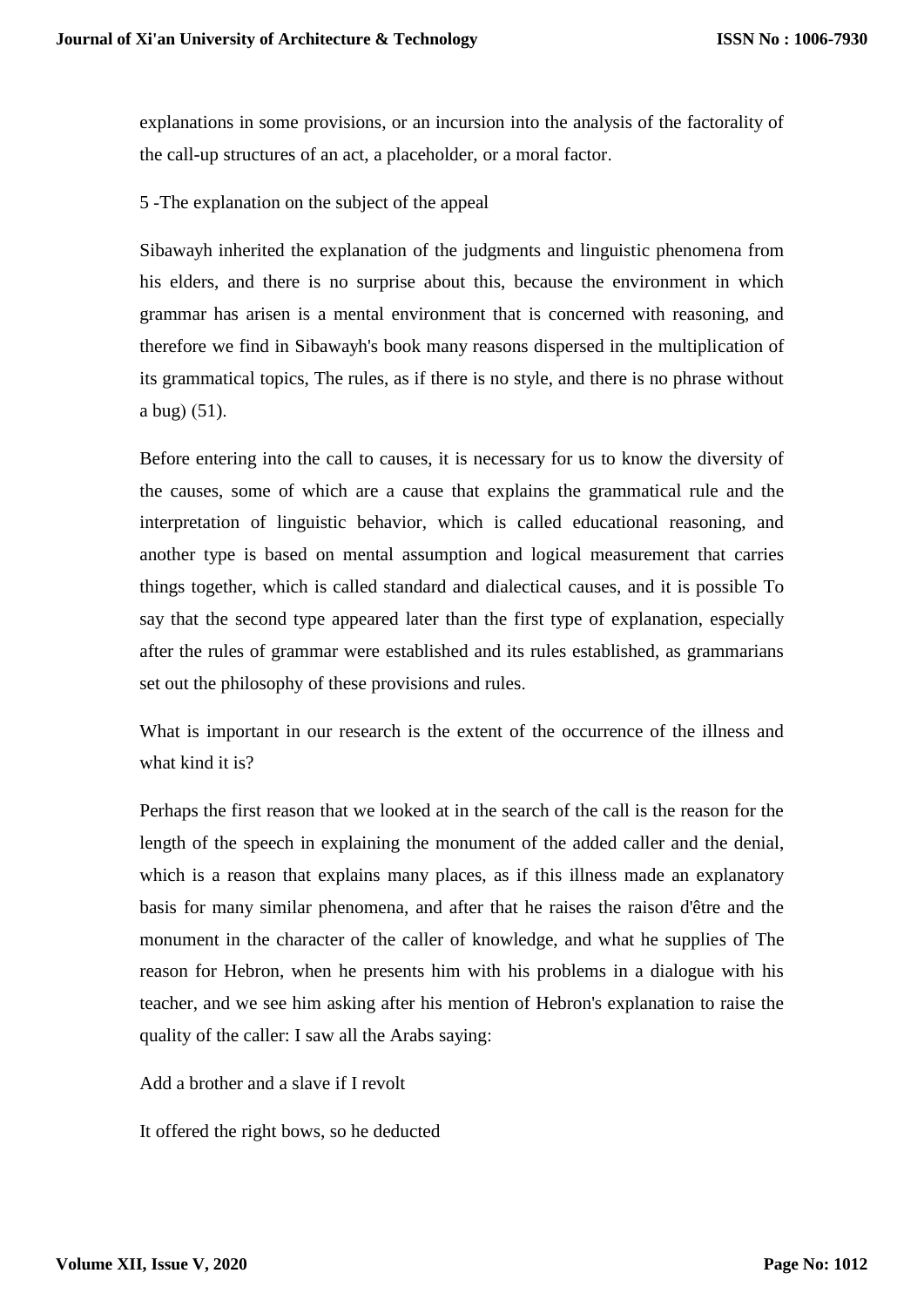Anything in which it is not permissible to lift as permissible in the long?

So Hebron makes the added description in the position of the caller, so what is added when we call for a monument, he said, as if they did not add his response to the original as your saying: that your possession has passed. Here the reason for returning to the origin explains to us the designation of the attribute if it is added.

And there is a third reason that explains to us the lifting of the singular caller ("As for the singular if it is a caller, then all Arabs raise it without intending it, because he abounded in their words, so they deleted it and made it like voices towards Hobe and the like)" (51) It appears that this explanation is not consistent with our topic, because Tanween is a sign of disguise and an indication that the word will be interrupted.

An example of this reason is frequent use, in marbling saying: ((And if I omit from the non-dominant names, I would say in Muslims, O Muslim, they accept ... because of their frequent use of this letter, they delete)  $(52)$ .

The frequent use of it is explained by many linguistic phenomena, and accordingly, these ills are a phenomenon that is close to the persuasive of the learner and explains to the learner the goal of verbal behavior (length of speech - response to the origin frequent use) and so on (53) We follow the various explanations of different aspects so that these explanations fit the issues that explain It has every aspect (54), and it is a bug that has remained inherent in the grammatical lesson and influential in it. It appears in grammatical researches a lot and has even been generalized to many rulings and linguistic phenomena.

It appears that the explanation for the frequent use and length of speech are phonological and structural interpretations of linguistic behavior according to phonological and structural laws, the tendency to economize in phonemic effort and to request lighter and shortening in the length of speech and response to the origin of these ills.

We may find semantic explanations according to avoiding confusion in linguistic performance, and this is what was explained by raising the attribute of the vague caller (that is, the name of the sign). He said: ((But his description has become nothing but lifting, because you can not say oh which one or which one is silent, because it is vague He needs explanation, so he and the man took the place of one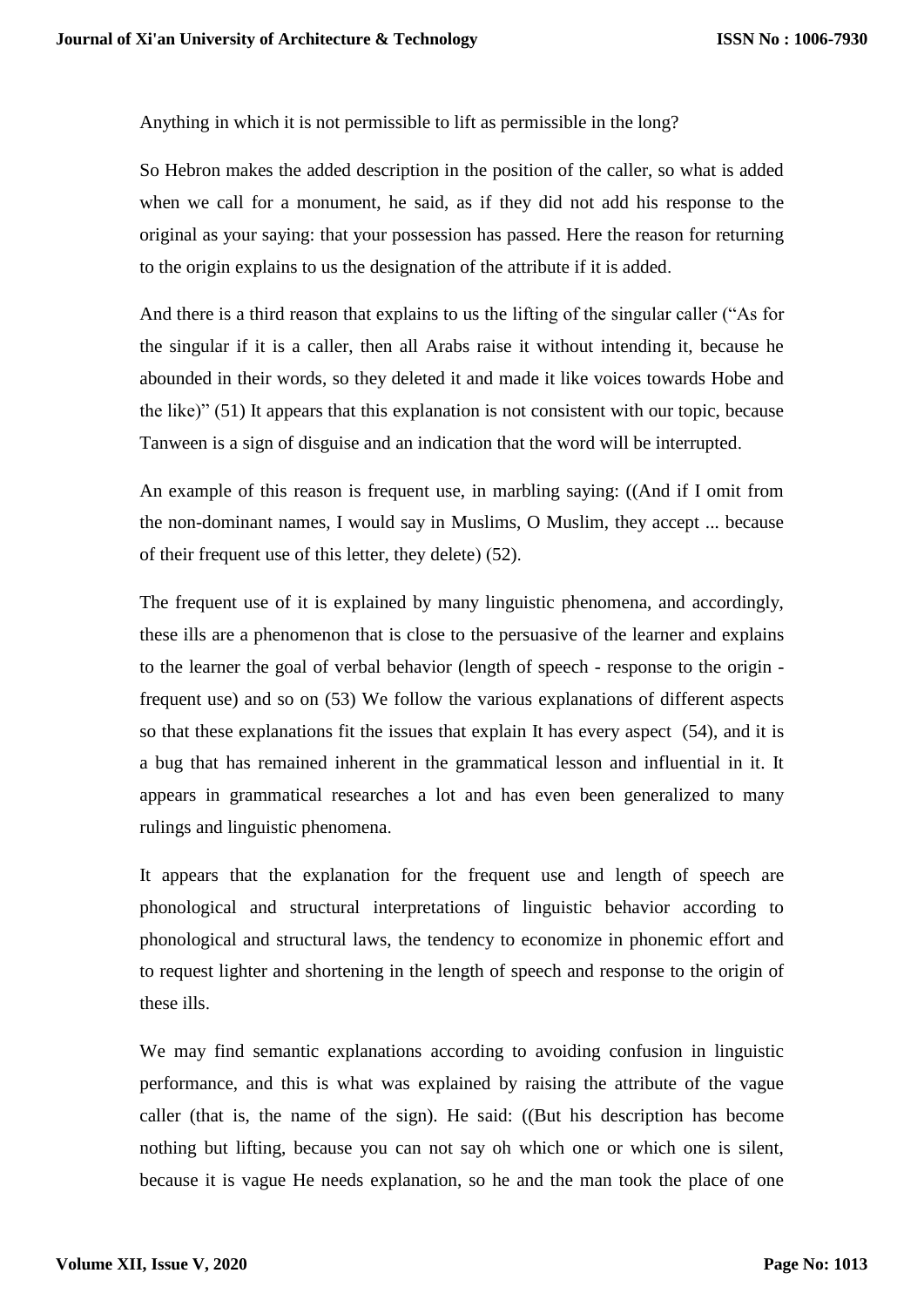name, as if you said oh man)) Then he states what he can object to this interpretation by saying:  $((And not like that of Zaid Al-Tawil) (55).$ 

This is an explanation based on understanding the function (i.e., the name of the sign), and they are vague that it is connected to the caller, and therefore they are part of the caller, and what can appear on the caller in this position appears on the adjective, because they are terms for one meaning, and this explanation is based on a comparison between the composition First and second, explaining the difference between them in terms of significance. From this we notice: that the research is based on the interconnectedness of the parts with the relationship of causation and the sharing of examples under analysis and research. To be an interlinked chain that leads to one another, in an educational and research way inductive at the same time, flipping linguistic patterns and explaining their relationships that they are involved in and what separates them in aspects, arriving at its rulings, tracing its strains and minutes. To show the correct, right, correct, ugly, and good combinations, the permissible, the obligatory, the abstaining, many, few, steady, and abnormal.

Sibawayh may explain his choice of one of two opinions in a grammatical ruling in advance of him over the weighted opinion, in the scar of the described knowledge, ((It says: I am more amicable and humorous, and Al-Khalil claimed, may God have mercy on him) that he prevented him from saying and I am adding to the amateurs that the ammunition is not a caller, if it is permissible, I said: And you increase the heroic knight, because this is not a caller, just as that is not an appeal ... As for Yunus, he joins the adjective one thousand, and he says: Increase the coolness, and collect and skulls the shamites. And Hebron claimed, may God have mercy on him, that this is a mistake $(56)$ .

It appears from this that he chooses the opinion of Hebron and presents it to Yunus' opinion, explains it, elaborates on his explanation, and analyzes similar linguistic structures. He replied what could be objected to him, and then he mentioned Yunus's opinion in the tail of the issue without rejecting it or inferring it.

It has been passed to us that Sibawayh's explanations are based mostly on the Sunnah of language and the rules of linguistic performance, as they are vocal ills that explain the linguistic phenomenon according to the linguistic phoneme system, semantic ideologies that explain the meaning behind each word format, and structural ills that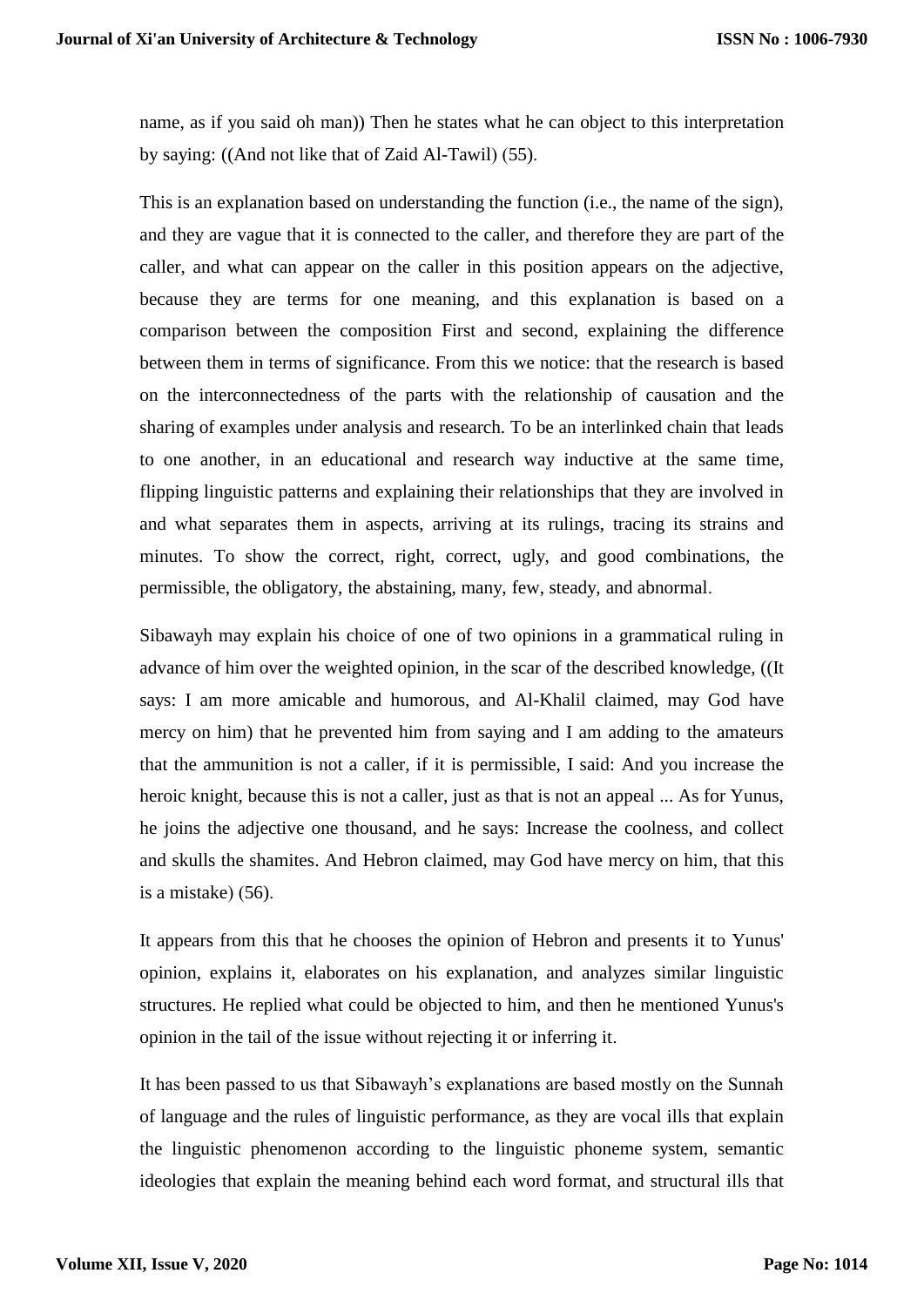explain what happens to the units during the composition, and clarify the structural differences between Varied formats and different patterns, and from here we can count the Siboh's ills in the section that Al-Jalis has described in his book The Fruits of Industry ("It is a disorder that expels the words of the Arabs and is harmonized according to the law of their language)."

#### **6 -Patterns of causes**

1 -Voice ills: the reason for the frequent use, and the reason for the lack of use, he said: ((They hardly say, Father, because that is little in their words)) Hate: ((If you agree with the consonant Y of the addition, you will never delete the addition of J, and he did not break the pre-hatred of the broken in Alya)) (57), and such ills are many in the book, such as the reason for intonation in the scar and the cause of lightness)  $(58)$ .

2 - Indicative ills: such as (pregnancy on the meaning) said: ((You say O Zaid the long, the argument, if you make it an adjective for the long, and if you carried him on the Zaid monument, if I said O this man then I wanted to sympathize this argument on this permissible monument, and no It is permissible in any, because the names are not sympathetic to him, do you not see that you do not say: O you who are great, then it was not the same)  $(59)$ .

Among the semantic ills is the cause of the difference, he said: ((A thousand scar is dependent on what was before it, if it is broken, it is J, and if it is combined, it is F, but rather they made it dependent to distinguish between masculine and feminine, and between the two and everyone, and that is your saying and show it)  $(60)$ .

Among the semantic ills is the cause of the thumb. He said: "(Hebron and Yunus prevented a scar towards (and his legs and oh his feet, and they described him as ugly, because you were blind $(61)$ .

3 - Synthetic ills, such as his saying: (I saw the words of the Arabs, O our brother, Zaid, I accept.

Likewise, his saying ("The added and added to it is the same name as one single, and the added to it is the full name and its requirements, and from the name. Do you not see that if you said a slave or a prince, and you want the addition it is not permissible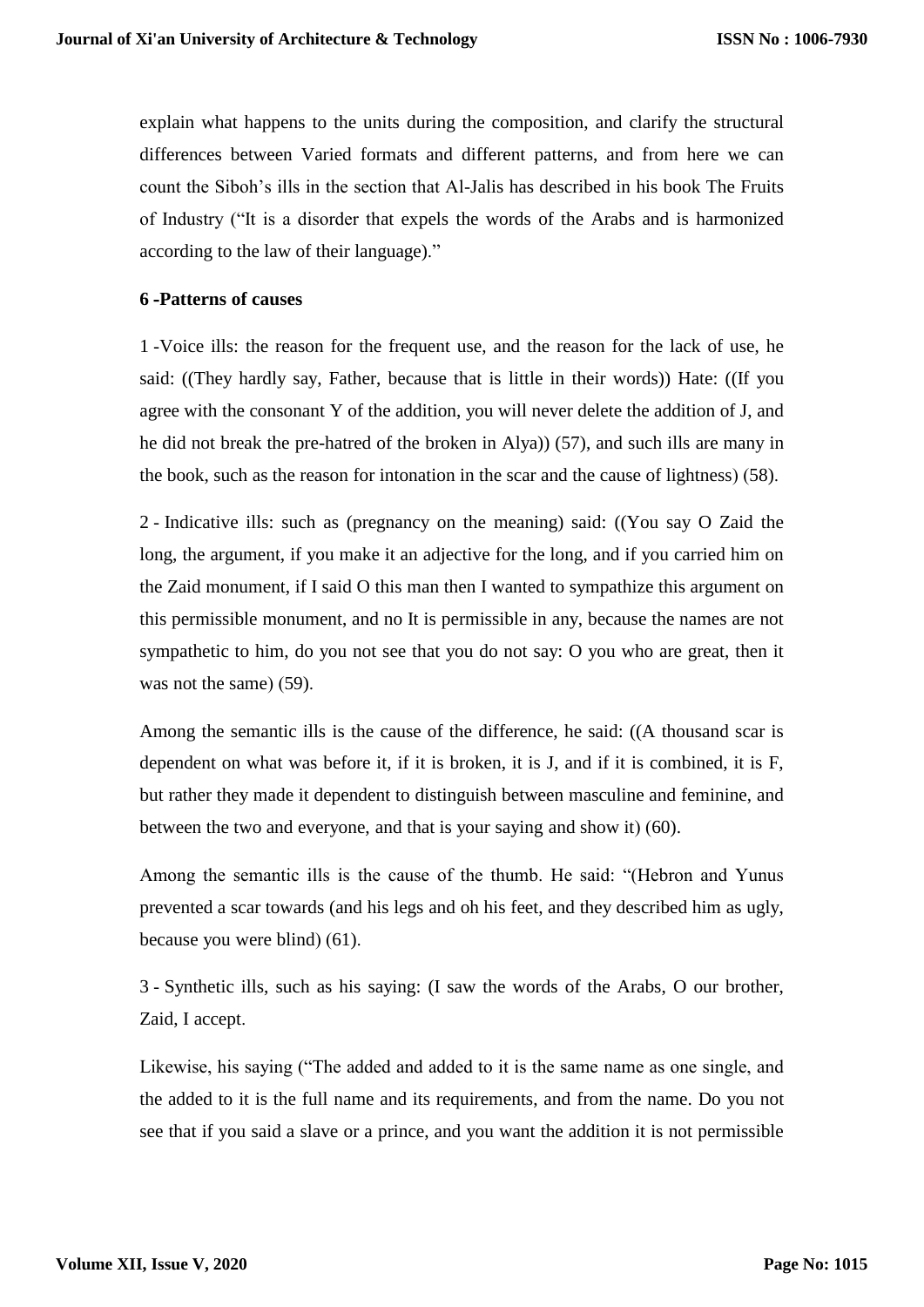for you? Described and if you like did not describe, and I am not in the option added to it because it is from the full name)  $(62)$ .

And such ills are many in Sibawayh's book, in which he took the path of linguistic reasoning and the laws of Arabic speech, and did not resolve them in assumptions and estimates that are not related to proper linguistic research.

#### **7 -The term in the sections of the appeal**

In Sibawayh's book, a set of terms indicating grammatical and linguistic concepts, we present them according to their appearance in the topic of appeal and its appendices, and the first of these terms (appeal).

1 - The call: Sibohie put it as a main title for the door, saying: ((This is the chapter on the call)) and it means, first: What we call it (the method of calling), and secondly, it means the name on which the call device is inserted, as he said: ((Know that the call Every name added in it is a monument to the pronouncement of the verb that is left to be shown, and the singular was raised in the position of the name of the title (63), so the term call here denotes the conditions of the name after the call instrument in terms of individual and installation, so called the conditions of the caller (singular, denial, and added), The term Al-Munadi did not appear on the first page or on the second, but it appeared after them. He said in the interpretation of the Monument on the Adjective of the Conductor: ((Because if the caller is described as flashing So he is in his position if he is in his position)) (64), and he used it in Al-Manadi Al-Alam ((raised without a caller))(65) and used it again in science as well ((because he described a caller)) (66) in his analysis (O Zaid Al-Nakki Al-Enem)) And he also used it for the naughty calling that is known as the call, which is what was termed in the stage that followed Sibawayh, with the intended negation, he said: ((He denotes that it is the name of the calling)) (67) He means the intended negation, and also the matter with the unintended negation, he said: ((but rather He made Hebron, may God have mercy on him, called before and after (68), and thus nullifies the claim of the researcher who studied the term in the Sepoy Book: He said ((Sibuyeh distinguishes between the special caller with the term (manna  $D$ ) and proprioceptive term (appeal) (69).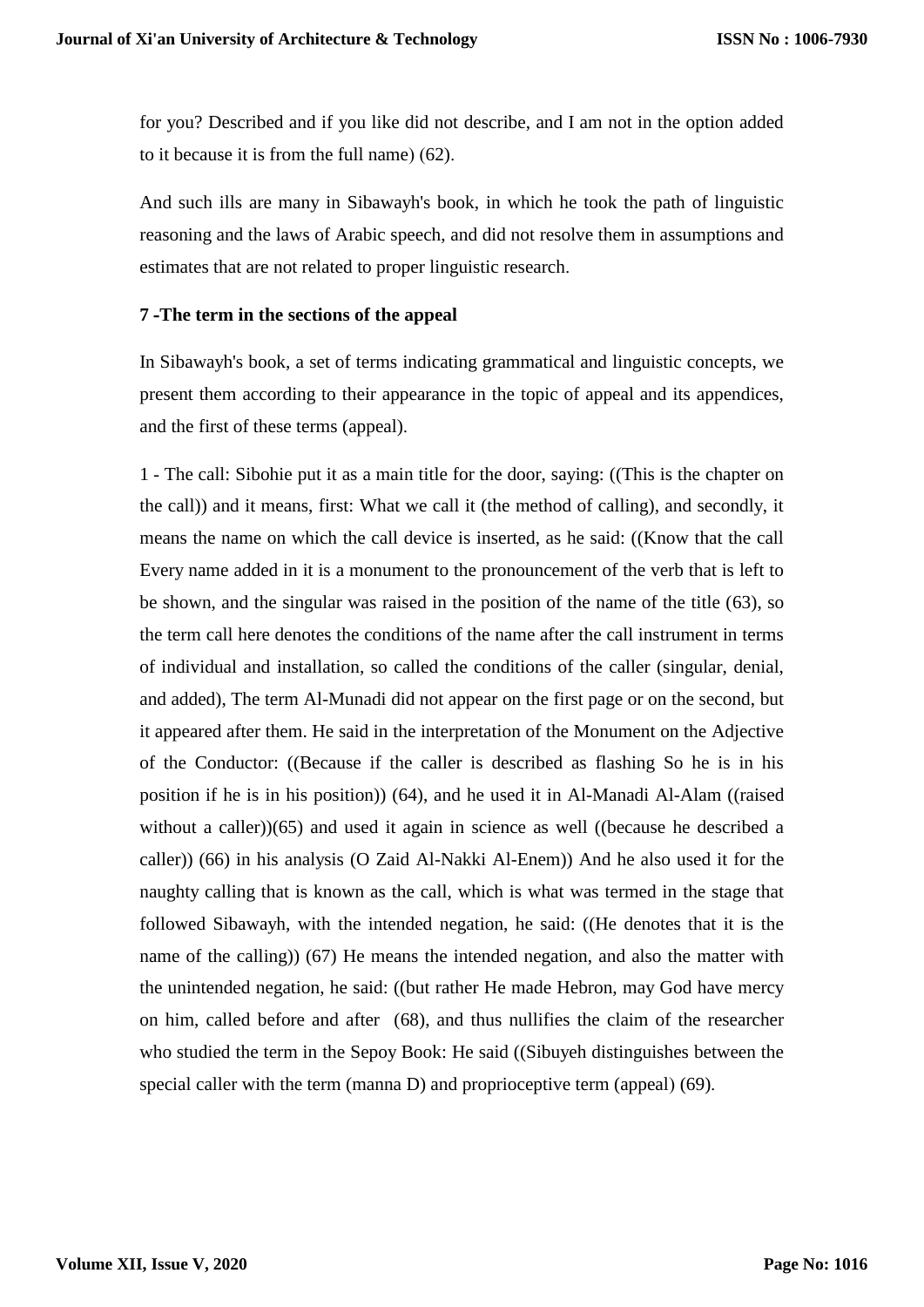And it is noted on this term its persistence in the Arabic grammar over the ages and stages it passed through, and it should be noted that a term corresponds to it at Al-Afkhsh (215 AH) which is (supplication) (70) in his book Al-Ma'ani.

The bottom line is that Sibuyeh made the call and wanted the style and the name, and the caller launched and wanted only the name.

#### **Distress and exclamation**

(Distress), (Appealed to him), (Appealed to him), (Exclamation) and (Marveled), are terms that were mentioned in the investigations that were attached to the appeal, but it did not make it a title for the door as it did in the first subject of the appeal, but rather we see it mention ((This In what section the call is added to the caller with the letter of addition)) (71), and it is noted here the use of the term (letter of addition) which developed after Sepoyeh, especially with Ibn Al-Sarraj, so he became the mother of the distress and the wonder of wonder.

And he used the term (call letters) to refer to the call tools and the name was called after him called: He said (This is the section of letters that the caller alerts) and it appears that he wants the invitee what is more general than the caller to include the one who seeks help or him and the amazed and delegate, but this matter does not stand up because we see him The one who calls for help is called the first one (caller). He said: ("The open lam is the addition of the call to the addressed caller") (72) and "the broken lam is the addition of the invited person to the next", and it is meant to be called upon, because the name after the broken lam is not the caller, but the caller is deleted, so he explained Their saying (Oh to the water), saying (as if he had alerted him by saying, "Oh, except for the water)" (73)(except that He is Lord What used to enter the so-called (delegate) because it is not crier with him.

It is noted that the distress and exclamation terms are constant, except for the addition L and call tools, and the term Kufi is Kofi.

-(the scar), (the delegate), (the scar)

Sibawayh began by defining the delegate and distinguishing it from the caller, who sought help and was surprised by him, who said: (The delegate is invited, but he is distressed $(74)$ .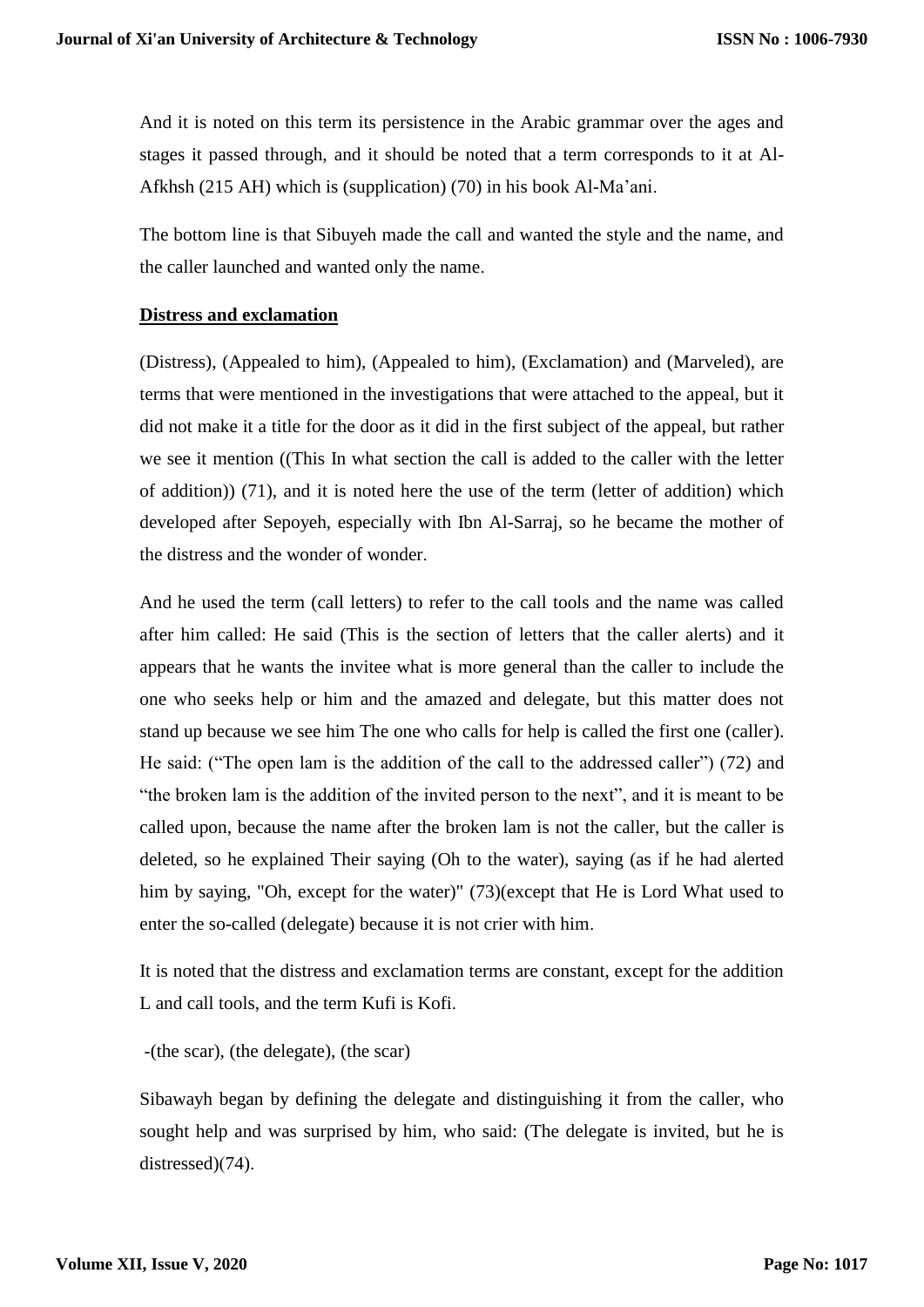This term (the delegate and the scar) did not change or develop, but its derivatives remained as they are with Sibawayh, and it is noted that Sibuyeh did not express the delegate but rather expressed it to the invitee, and this was confirmed by saying in the delegate (because Omar is not a caller) $(75)$ .

It is noted that he made the scar with (oh wwa), except that all the analyzed compounds are used in it (wa) except for two compounds which are (oh my god) and another compound came in the exhibition of prevention not permissible he said: ((This is a section of what is not permissible to be delegated and that is your saying and his legs and oh His feet, and Hebron and Younis claimed that he was ugly, and that it was not said)) (76), because the scar should be in the most familiar names.

### **Jurisdiction**

A term given to female employees by virtue of his appreciation (I mean) said: ((We are from the Arabs, we do such and such, as if he said I mean, but it is an act that does not appear nor be used as it was not in the appeal because they are satisfied with the knowledge of speeches, and that they do not want to carry the last words to the beginning But what comes after him is based on the beginning of it)) (78) He also touched on the accusations of glorification and exclamation, and notes that he compares this chapter with what was mentioned in the position of the call, and the term jurisdiction is fixed and has not changed in the later ages of Sepoye.

### **Marbling**

Seboye defines marbling by saying: ((Deleting the last single names to be diluted)), and the term marbling in this concept is fixed until our time.

### **Terms of judgments**

1- Syntax and construction: Sibawayh uses the term syntax, he said in the analysis of (God): ((The distraction is high because it was signed by the syntax)) (79) And he did not use the term construction or building, and perhaps what was established in the later grammar books (building the singular knowledge and the intended negation) It is their understanding of Sibawayh's words: (He was raised and is in the position of a monument), and they also inferred the construction by saying Hebron: ((they lifted the singular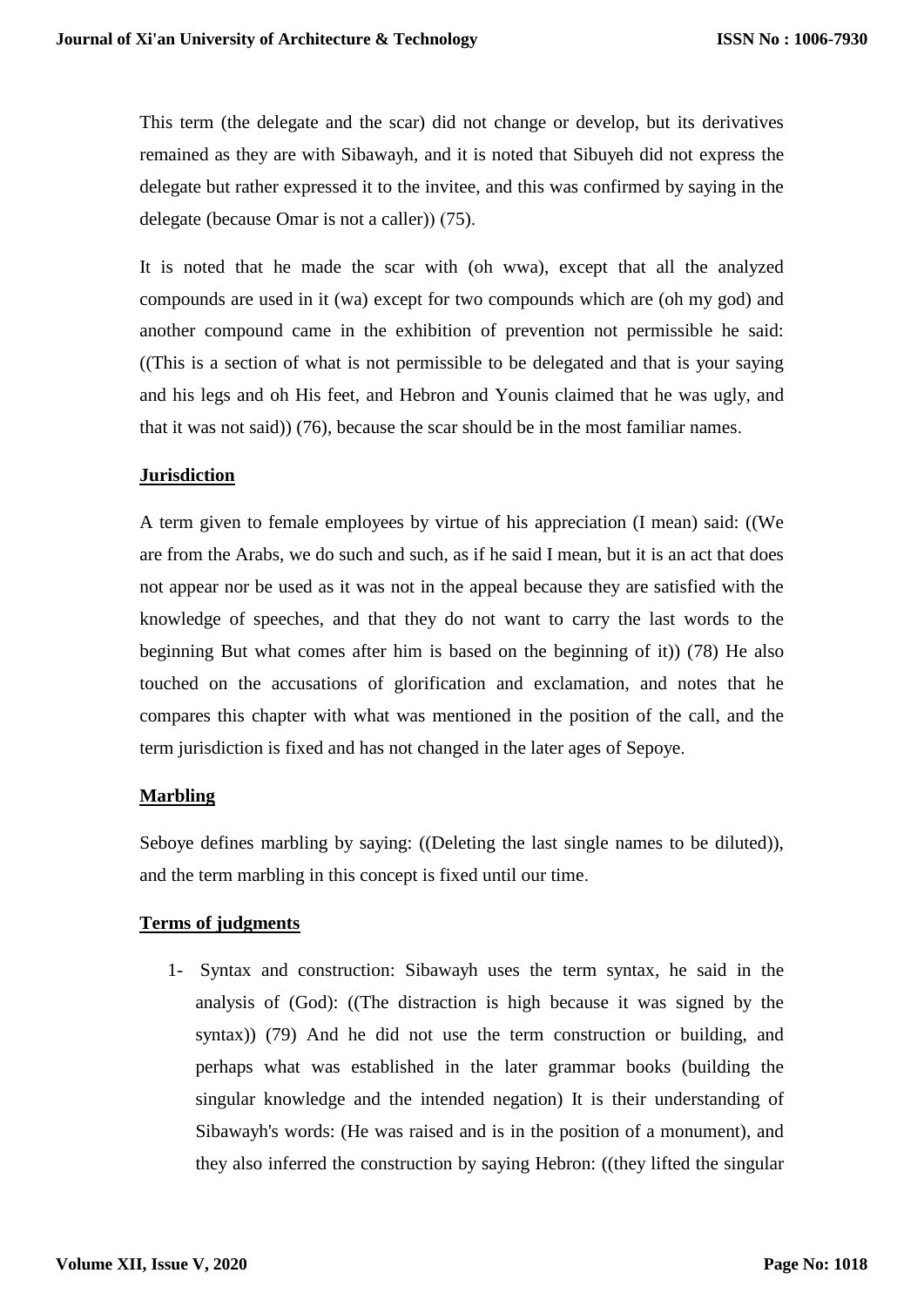as they were raised (before and after) and their position is one)), then the file uses the term construction: ((if the caller is one single knowledge built on The annexation)) (80) And after him, Ibn Al-Sarraj, although he did not refer to it as "Al-Mabni" in its division of Al-Manadi. The term (built) and (O Zaid building) (81) appears, and in explaining the construction seraphic we find the term present.

Among the other terms of syntax and construction is his saying ((it is combined before the elevated object, it is broken before the sewer, and it opens up before the position)) (82) It seems that he wants the elevated, erected, and drawn-up here to distinguish the last letter on which the syntax or construction movement appears. The jar) wants the kasrah with it, and (the monument) wants the hole, and I use (complete) he wants the stillness $(83)$ .

2 -Option: It means the permissibility of the two matters, without weighting one over the other, he said in the delegate who delayed one thousand and added to the speaker J, ((If you delegate, then you are the choice if you want to join the thousand as you have attached to the first and if you like it you did not follow it by your saying: and Muthannaiah - and Muthanna) (84).

3- It is impossible: He is against the rightness of speech: He said ("As for Tamim, they gather together, you are the choice, if you want, I say unanimously, and if you want I say everyone and not stand up to I mean, before that it is impossible for you to say I mean everyone") (85) It is one of the terms mentioned a lot in Sibawayh's book It is used in evaluating performance levels, as well as using other words in the analysis and classification of linguistic structures and their levels, such as (ugly, receptive, melody).

4 -Steadiness: This term is frequently mentioned by Sibawayh, and he wants the abundance of the phenomenon appearing in linguistic use. He used this term in the calling science, he said: ((But it is a name that I expel the lifting in it and in its ilk)) (86) The term was commonly used in describing the grammar of rulings and phenomena. In grammar.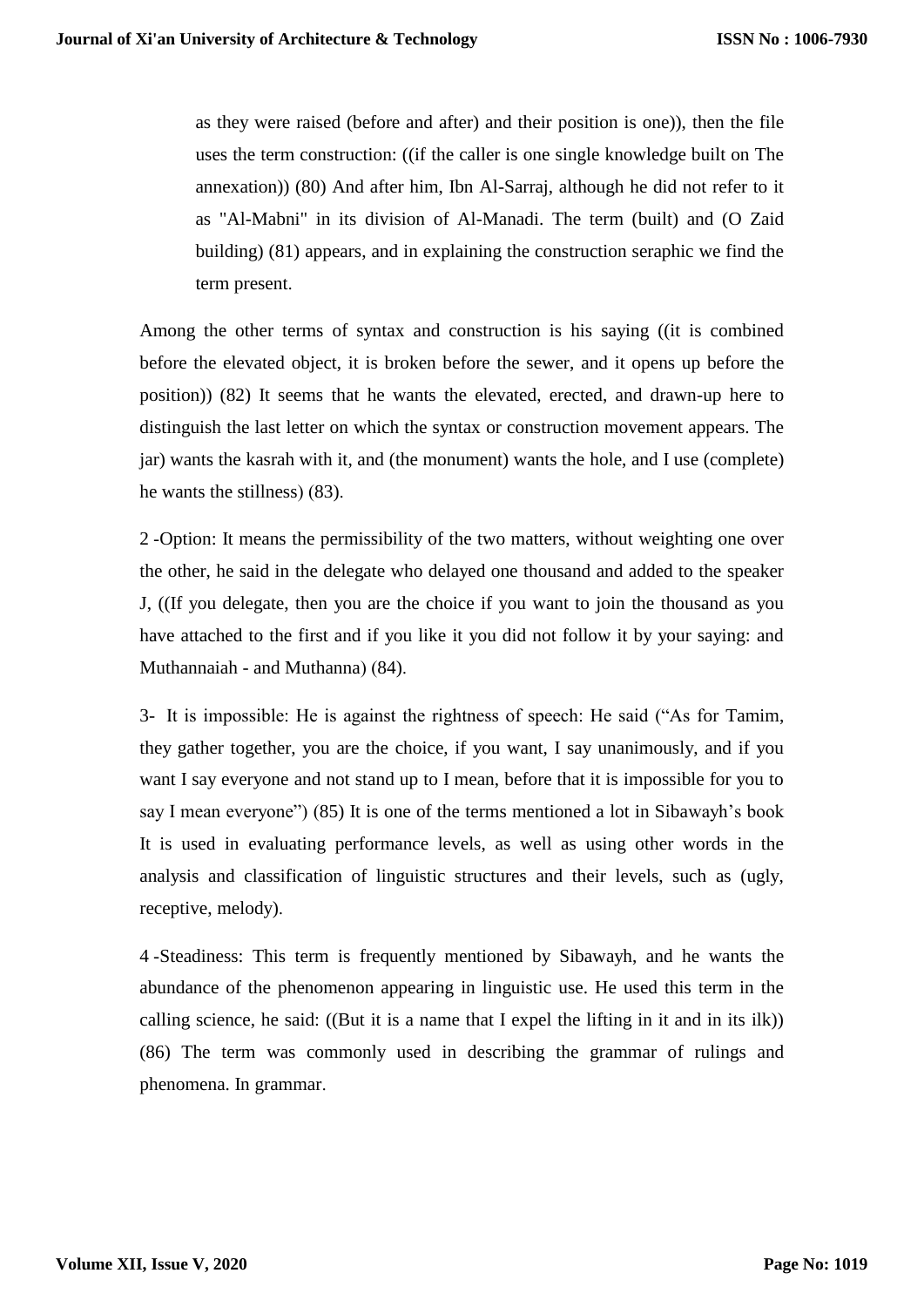5- Measurement: a fixed term for the Basri and the Kufi, a term used in legal and mental sciences such as the principles of jurisprudence and logic. The grammarians quoted it from them.

6 -Hide: an acoustic term we see in many places of the Sepoyo book by which he wants to change from a heavy voice to what is lighter than him on the tongue. He said in the Ha, the scar to which the additive is attached ((And they did not move it in this place because it was an unrelated addition to the name, It became a succession, and was lighter on them)).

7 -Two letters are included: it is intended for their serenity, which is what is defined in the grammatical compilations as (the confluence of the inhabitants), but we see it after a paragraph of this term that is used (the confluence of the inhabitants) for one time only, and it may be from the status of the later ones such as the lighter and others whose comments entered into the folds of the book.

8- The language of whoever draws: He did not name the dialect in some places, but rather described it with its linguistic features.

9 -Traction and the sewer: a term mentioned in the Book of Sibawayh, which has been preserved as it is for the Basrians in general, and it is offset by the reduced and reduced Kufic.

10- Append: A morphological term in which Sibawi wanted the increase that occurs to the delegate, he said: ((And increase if you did not add, and add if you add if you like. I said: (and increase) and the append and change the non-appendix as Hebron and Younis claimed)) (87) It is noticed that he used the J addition to signify On J. The speaker.

11- Tide: extending sound, stopping, and connecting: all of this is from fixed vocal terms to this day.

### **Other terminology of the appeal**

1- The wildcard (88): It is one of the disciples, used by Sibawayh, and it has not changed in the grammatical works of the Basrien and uses the Kufi (interpretation) to denote this function.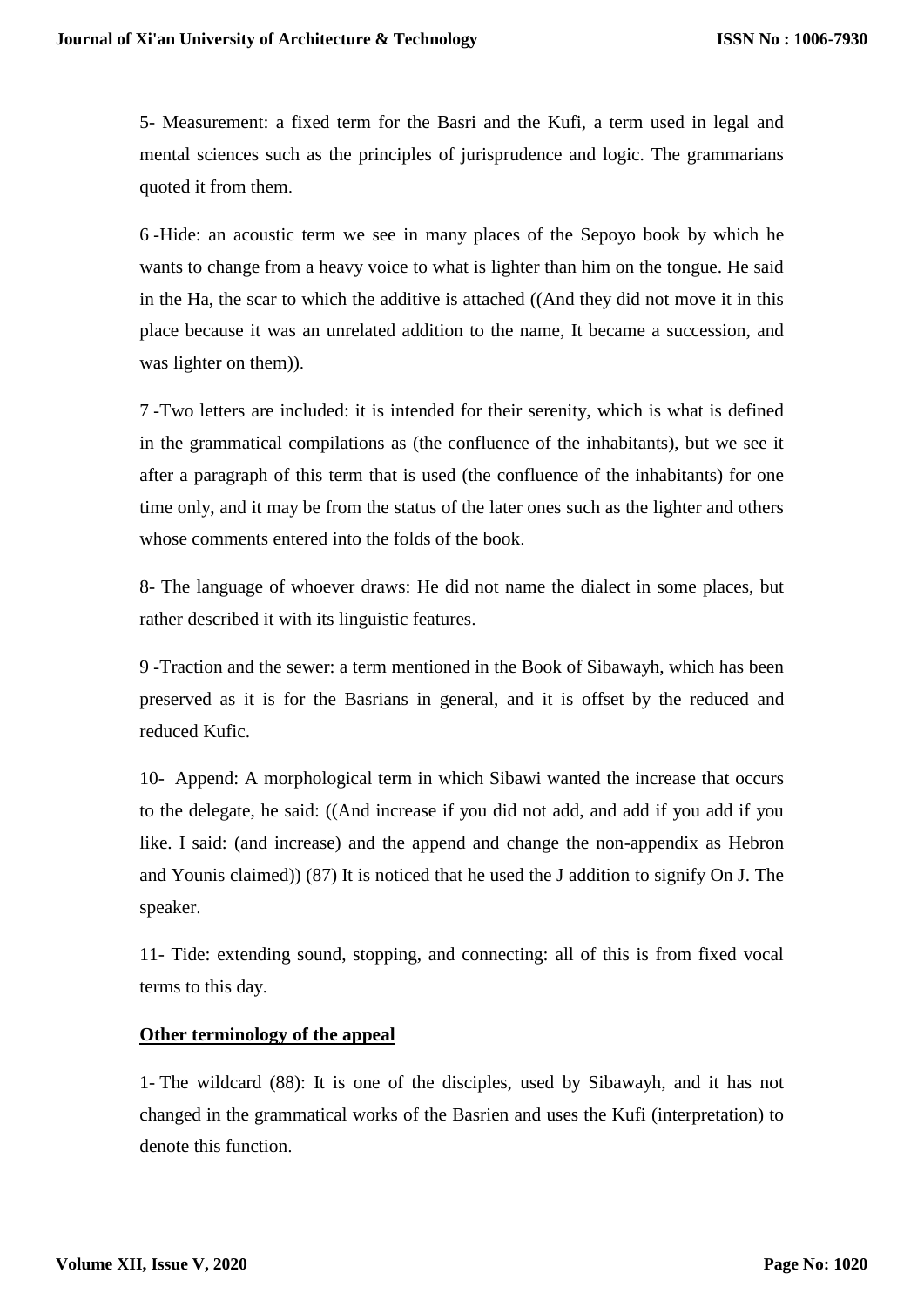2- The vague (89): the term Sibueh used this term and means the names of the reference and any, and in this term he notes the functional significance of these vocabulary that has no lexical connotation, and the term the vague remains until the era of Al-Zamakhshari as it is used in the joint, and it is strange that Sibawi calls the vagus the name of the sign, He is the one who knows the knowledge of his presence and the reference to it.

3- The singular: It means what corresponds to the additive and includes (the intended knowledge and negation) (90), and it is noted that this term includes the concepts of his number, as it indicates what corresponds to the addition and the flex at one time, and what the compound corresponds to the names at another time, and this is what is taken to the grammar in the launch One term on more than one concept

The adjective: to denote the follower of the caller, the derivatives of the adjective (his adjective), (adjective) and (adjective) (91), but he may use the term interpretation and means the adjective (92), and the adjective of the fixed terminology of the Basrians from the era of Sibawayh, and the adjective corresponds to the Kufic, and did not Seboye (the adjective) is used only in one position in his presentation of the call's themes and appendices $( 93)$ .

5- -The sympathy of the statement: Sibawayh referred to him as (his kindness), which means the sympathy of the statement (94).

6- Prolonged: He wants the compound name with sympathy, and he means (thirtythree $(95)$ .

7 -Khazal (96): the omission of speech.

### **The second section**

### **1- Call function**

The call is a constructive deliberative structure according to the initial concepts of creation in the Sepoyo Book, and what the grammarians followed, which is alerting the addressee and his call, and according to the explanation of Al-Serafi: ((The call is not expressed by something else, but rather is a course of action that a worker does)) (99); The call is not a news verb that reveals the external reality to match it with truth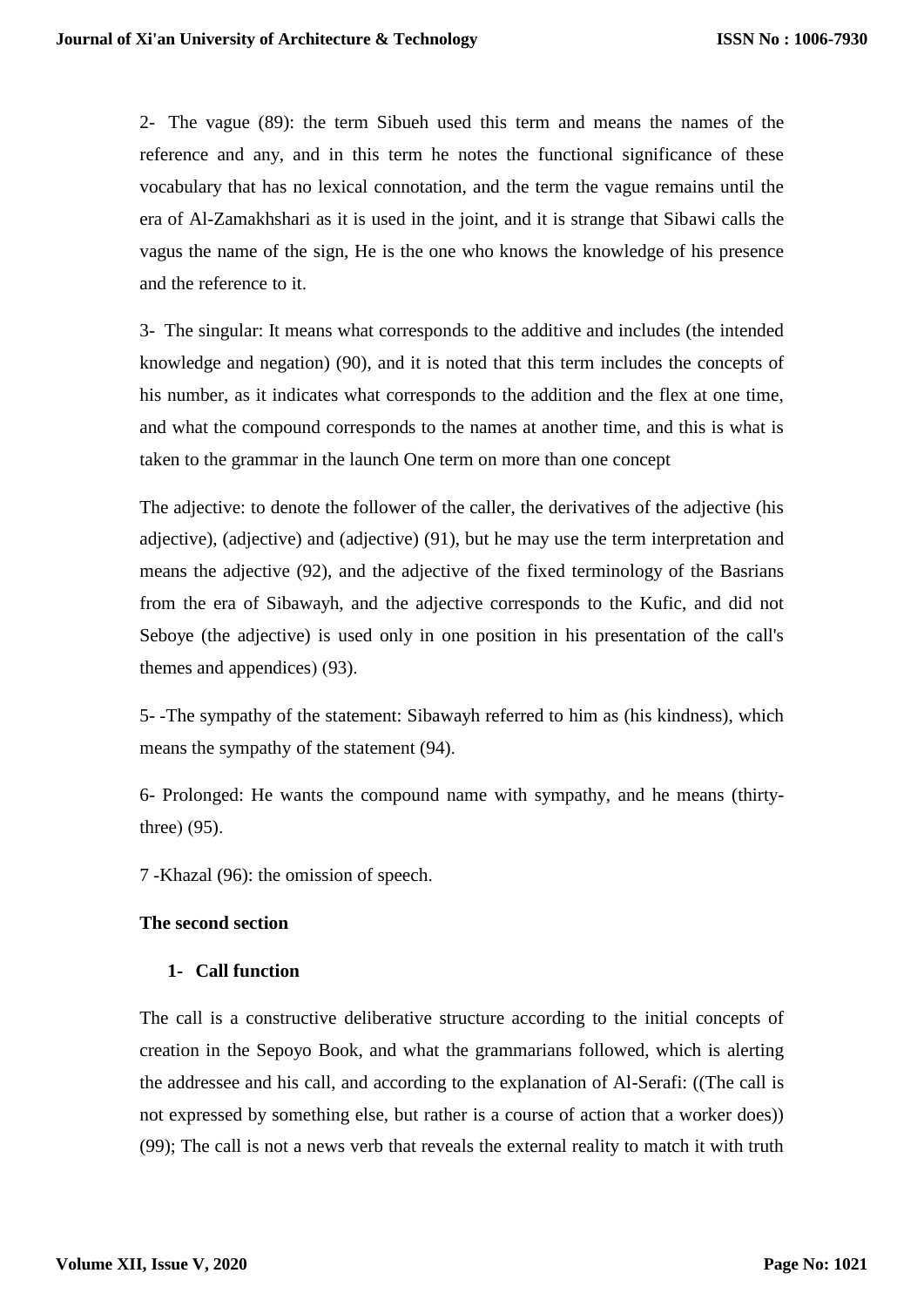or falsehood, but rather a verbal speaking verb in the concept that Sibawayh had codified.

This act, in addition to its constructive demand, is distinguished by its conversational position, as it issued each letter to prepare the mind of the addressee to the contents of the speech of the speaker following the call. ((Because the beginning of speech is never the call; except that you let it dispense with the acceptance of the addressee to you, for it is the first of all your words, through which the spokesperson sympathizes with you $(100)$ .

The addressee is notified by the indicators of the achievement force in the composition of the call, which are (oh, whatever, come on, and any, and in a thousand) ((However, the four other than a thousand may use them if they want to extend their voices to something that is lax for them and the person exposed to them, as they see that it is acceptable to them only Ijtihad, or the independent sleeper, and they may inquire about those that extend in the place of the thousand and do not use the thousand in these places in which they supply, and it may be permissible to use other than (wa) if your friend is close to you in the future you will confirm you and if you wish, delete them all, dispense with your saying (Harir bin Kaab) This is because he made him look like someone who is close to him in his presence and addresses him $( 101).$ 

We note in this Sebohi analysis to show the appropriateness of the call-up structures to the conditions of the addressee and his conversational ranks, and allocate what suits the different denominations, extending the voice to the indifferent from them, or the exhibition describing the condition of the addressee (who is only accepted diligently) or the independent sleeper, and these five tools can be used to alert the close address Next to the alert and stimulate his attention towards what is delivered to him from the speech.

From here it appears that the structure of the call is a generative structure whose requirements diverge according to hypothetical conversational shrines deduced from the extrapolation of the methods of the Arab discourse and its rationale for use, and we do not escape the truth if we say that the syntax that constructs the syntactic forms according to the data of their orthodox uses is towards rhetoric that merges grammatical images with their use paths.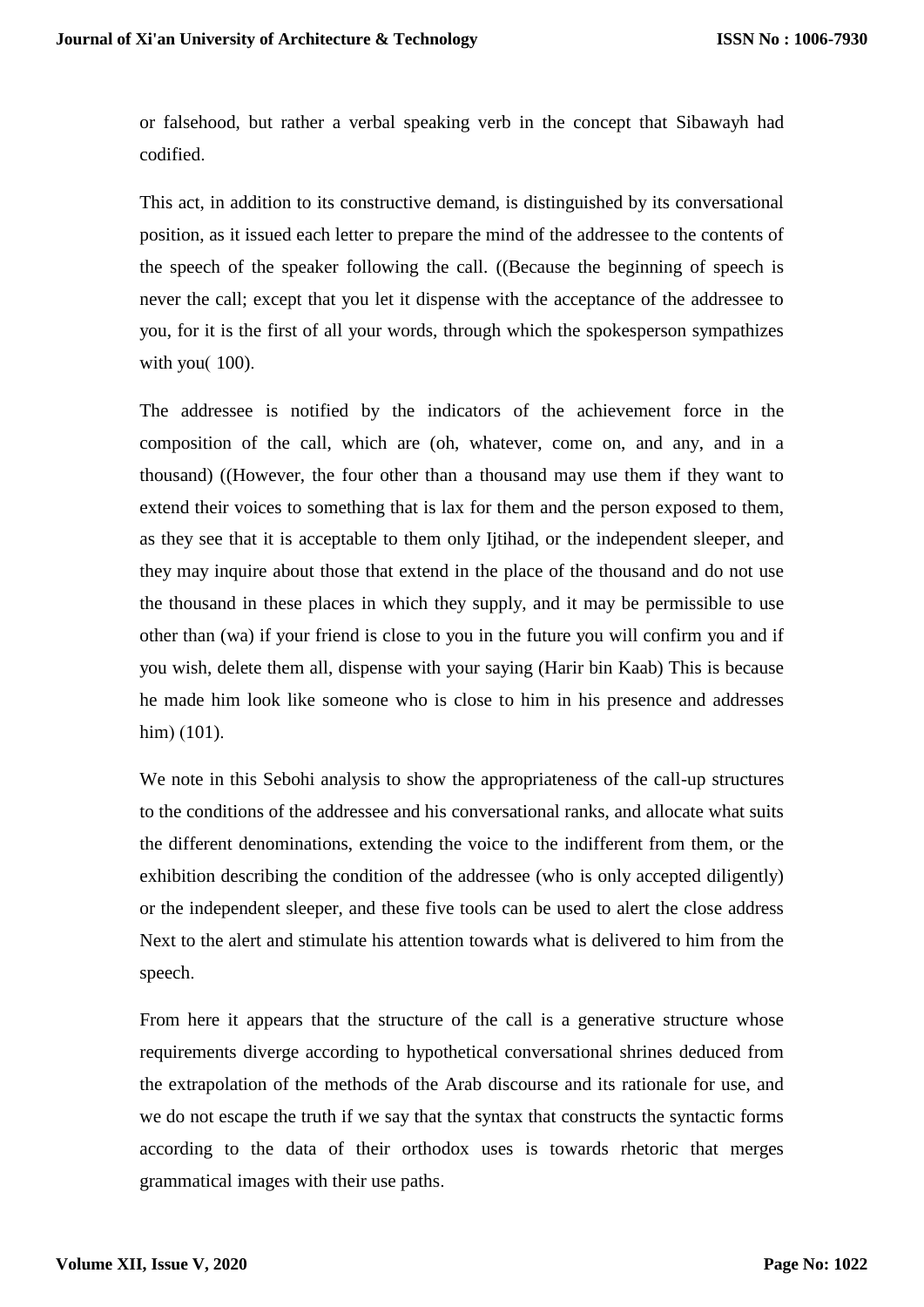If we take a sibohi view of the call functions and its speech discourse appropriate to its syntactic patterns, the call makes a direct contribution to strengthening the achievement of the following verbal actions, which contributes to drawing the attention of the addressee and drawing his attention to accept the following immediately the call, and thus the call is activated or strengthened achievement in a special way that does not come to the patterns Other disclosure.

By this, the appeal is an independent, rhetorical verb that has its distinctive characteristics for what other rhetorical verbs do, but it provides other verbs in the discourse that read or advance, and the functional rhetorical syntax assigned the standard three main functions of the appeal are (recitation) where the speaker opens his speech with the regular appeal, as He selects the person to whom he intends to direct the speech, the function (preservation) when the call is contained in the folds of the speech to alert the addressee to continuing communication with him after he selected him in the opening of his speech, and the function (appointment) or assignment and correction when the speaker recounts his call after completing the speech to assign his address to his assignment or T Liha, gets in may draw, place of confusion offeree or the possibility of plurality, and the denominator in error preselected (102) have manifested themselves in those jobs Altakatabah analyzes Sibawayh.

We find in the book Sibawayh the monitoring of the indicative function, and the people of the caller from between his sex and his type, so he prevented the entry of the thousand and the lam in the call, before that every name in the call is raised knowledge, and that if he says hey man, and you are immoral then its meaning as meaning ((O you who are immoral and what you are The man, and he became acquainted because you indicated it, and I meant his intention, and I was satisfied with this about the thousand and the lame, and it became like the names that refer to (this) and what is similar to it)) (103) The indicative deliberative function is a sub-maqam function that results from the call for the presence of the referral elements referred to (the addressee and the like) that is distinguished by the appeal And addressed to him by speech and no other members of his gender)  $(104)$ .

Al-Jarjani Sibawayh continues in this post by saying: ((Know that knowledge is in a call other than Zaid and Amr, and the negligence towards a man and the like is equal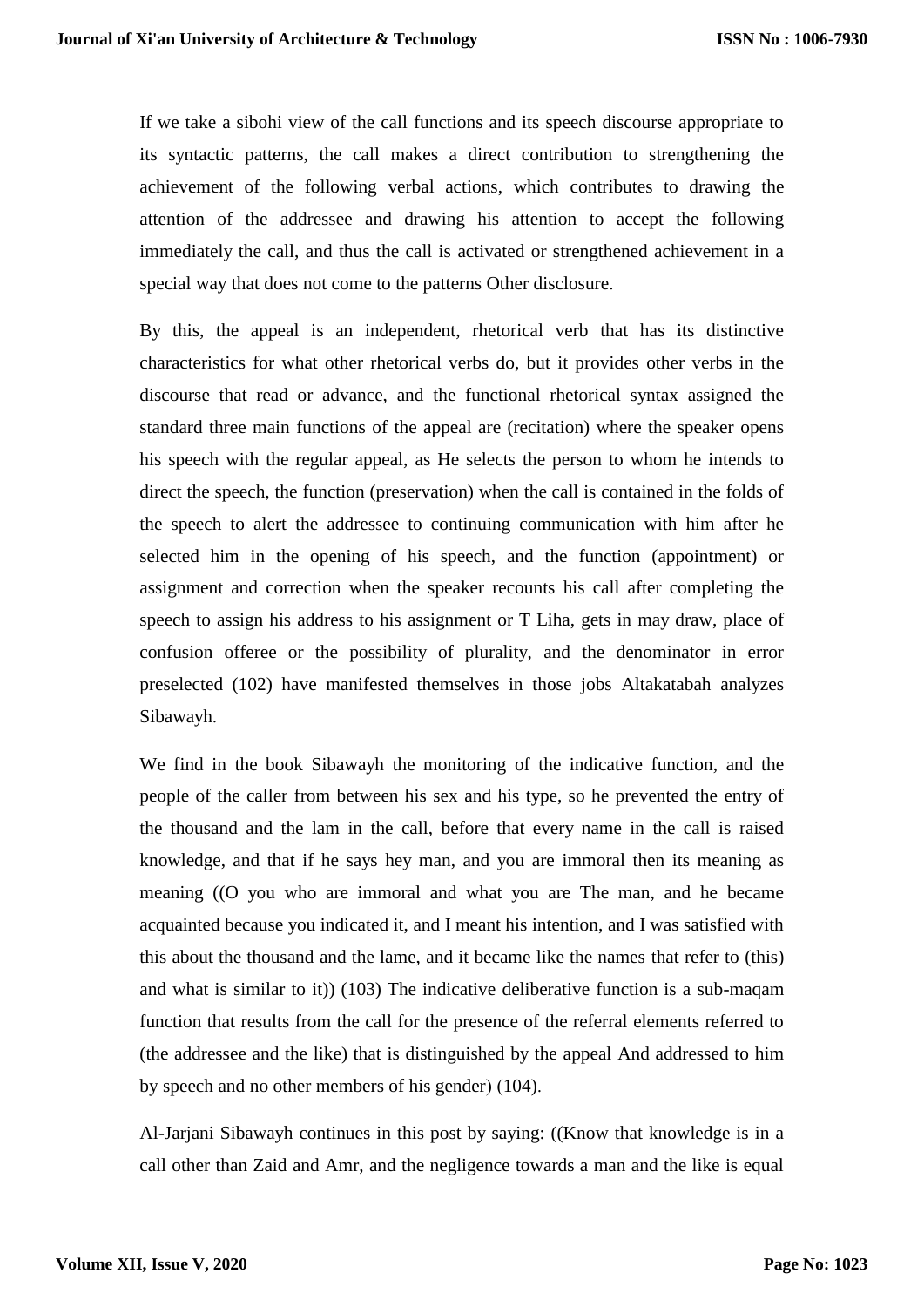in definition, as they are like your saying: O Zaid and oh man, and the reason for the definition is that you came to one of the sex and devoted it to the call, then the course of that The man says  $(105)$ .

Here, the appeal establishes his reference to the addressee to the relationship between the two addressees according to the principle of deliberative enrichment, which was stipulated by the owners of the link theory (Sperber and Wilson) and Riknati agreed on them in the function of the rhetorical statement ((that defines the referral, diagnoses the signal, removes confusion and participation, enriches and broadens the minor issue)).

The appeal here is a kind of indications, and it is one of the deliberative functions that linguists have promoted in the investigations and concerns of deliberation because of its close relationship to the external context (the place), and thus Al-Jarjani states that ((the appeal))

A letter without suspicion. So if you said, Zaid, your course of speech was carried out: O you, and I invite you, do you not see that you are returning the conscience to him in the pronunciation of the speech, then you say, Zaid, you did such ... for the sake of that the addressee may be exposed to the addressee, far from his place, and if he said to him O you, and I invite you, did not know that it means him or any other, so if he mentioned the apparent name, and said, O Zaid, oh man, he knew that he meant it and alerted him. Do you not see that you do not say to someone who is coming to you: O so and so, man, unless you mean excessive clarification, and mention what he does not need to do the usual practice with that)  $(106)$ .

In this way, the appeal establishes a referral on a specific science, which is an assignment signal that differs from other indicative functions; for that the appointment by means of signs is cognitive, whereas the appointment by the name of the science is general, the issue of mental indicative representation is based on the concept of subjectivity and then on the position referred to by the subject in the outside world Where is (107). The conclusion is that the deliberative treatment of indicative expressions requires adherence to the external position of pronunciation by engaging the addressee and the various contextual elements that guarantee the establishment of the referral relationship of the indications)  $(108)$ .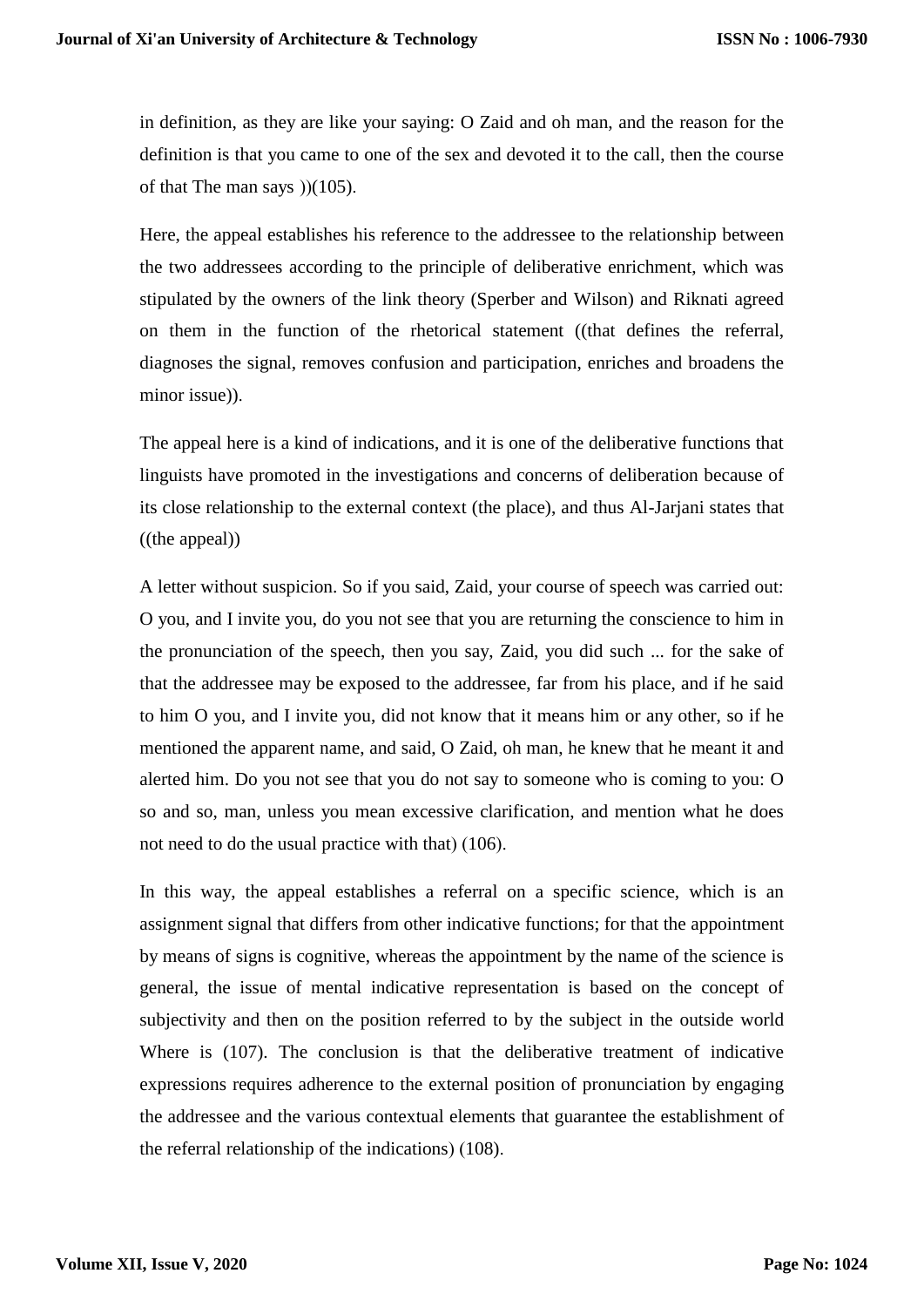### **2- Distress**:

Sibawayh appended the distress to the appeal, and he mentioned with her the exclamation that the distress is out of its original structural style, and their structural structure (Yal ..), and he represented the distress by saying: ((Al-Muhallal:

Early, spread me a clip

#### Early where to escape

So he appealed to them to spread to him a clip, and this is a threat and a promise from him, but his saying: "Early, where is the escape?" So he appealed to them for them, that is, why did you flee an elongation against them and a promise).. $( 109)$ .

Here Sibawayh notes that the distress has turned from a structural act (request for a subsidy) to an act that generates a denominator according to the joint information and a presumption that leads to the transition from the primary purpose of the distress to a structural act, which is the threat and the promise that falls under what the promising negotiators called.

And distress according to the Arabic grammar is a special call in which he requests the one who seeks help in salvation from great speeches, so the distress is a constructional action that matches the demanding actions that call for a wanted request that goes with the pronunciation ((If it was said: Yazid for the great speeches, as if: I call for an increase in the great speeches, and the open word is devoted to the appeals without the helpers For the sake of distress caller)  $(110)$ .

As for exclamation, it is the emotion that occurs from something that is out of the ordinary. It is an expressive constructive verb that the speaker expresses his reaction to the occurrence of an external presence. Al-Radhi said: ((This open blame enters the caller if he appeals to him or is admired by him, and she is the mother of allocation. She entered a sign of distress and exclamation ... and those who seek help are among those like him with supplication, as well as those who marvel at him, especially among others like him, to recall his strangers)).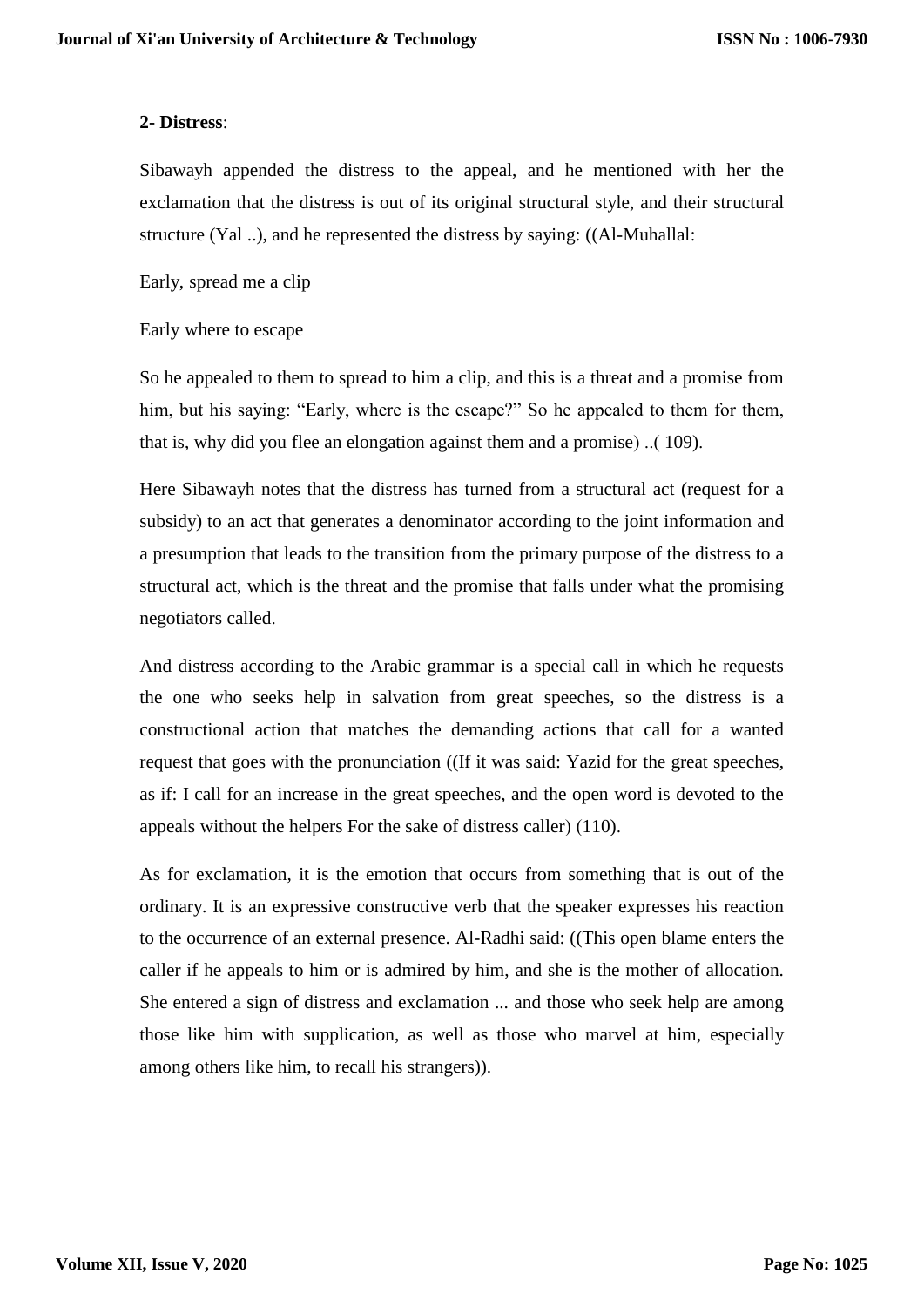It is clear from Sibawayh's analysis of the distress and exclamation examples that the distinction between the two purposes is the semantic marker, which is referring those who seek help on the same, and referring the admirer to an offer, adjective, or event according to the representations of Siboh and those who came from the Arab grammarians, ((All this is in the meaning of exclamation and distress, otherwise not It is permissible not to see that if you said more and you are speaking it, it is not permissible $))$  (111).

Sibawayh also notes the syntax between the call and the distress or the exclamation of the open lam (112), and also makes it a name between the one who seeks help and the help for his sake, for the one with the first is open and the second is broken ((the open lam added the call to the caller, and the broken lam added the person to the next one because it is a reason The so-called)) (113) Al-Radhi states this structural restriction by saying: ((Rather, I open the interrogator's lam to a meeting of two things: one of them is the difference between the one who seeks help and the one who seeks help from him, because he may follow (oh) what is desirable for him by breaking the pain and the caller is deleted towards me for the oppressed and weak for the weak, i.e. Yakum ...) (114), and so does this marker The synthesis, if the one who is seeking sympathy is sympathetic to him, rather than (oh) towards the poet's saying:

### Wow, for young people, for wonder

(( I broke the conditional lam because the difference between him and the distressing person has his sympathy for the appellants, and if you sympathize with (oh) then the lame compassionate person must be opened towards his saying:

### Oh Alatafnawi winds and Abu al-Hashri the young boy $(115)$

Thus, syntax makes syntactic indicators and features for the transition between the deliberative purposes performed by the call structures and the patterns that are transmitted with it, with a clear indicative transmission that justifies the transition from the basic pattern to the meaning generated by the call structures.

Those features that are distributed between syntactic indicators and the indicative restrictions required on the structures of the call and its patterns of distress and exclamation, to indicate the purpose of the call and distress and exclamation, and distinguish between its request and disclosure intents, which are important features in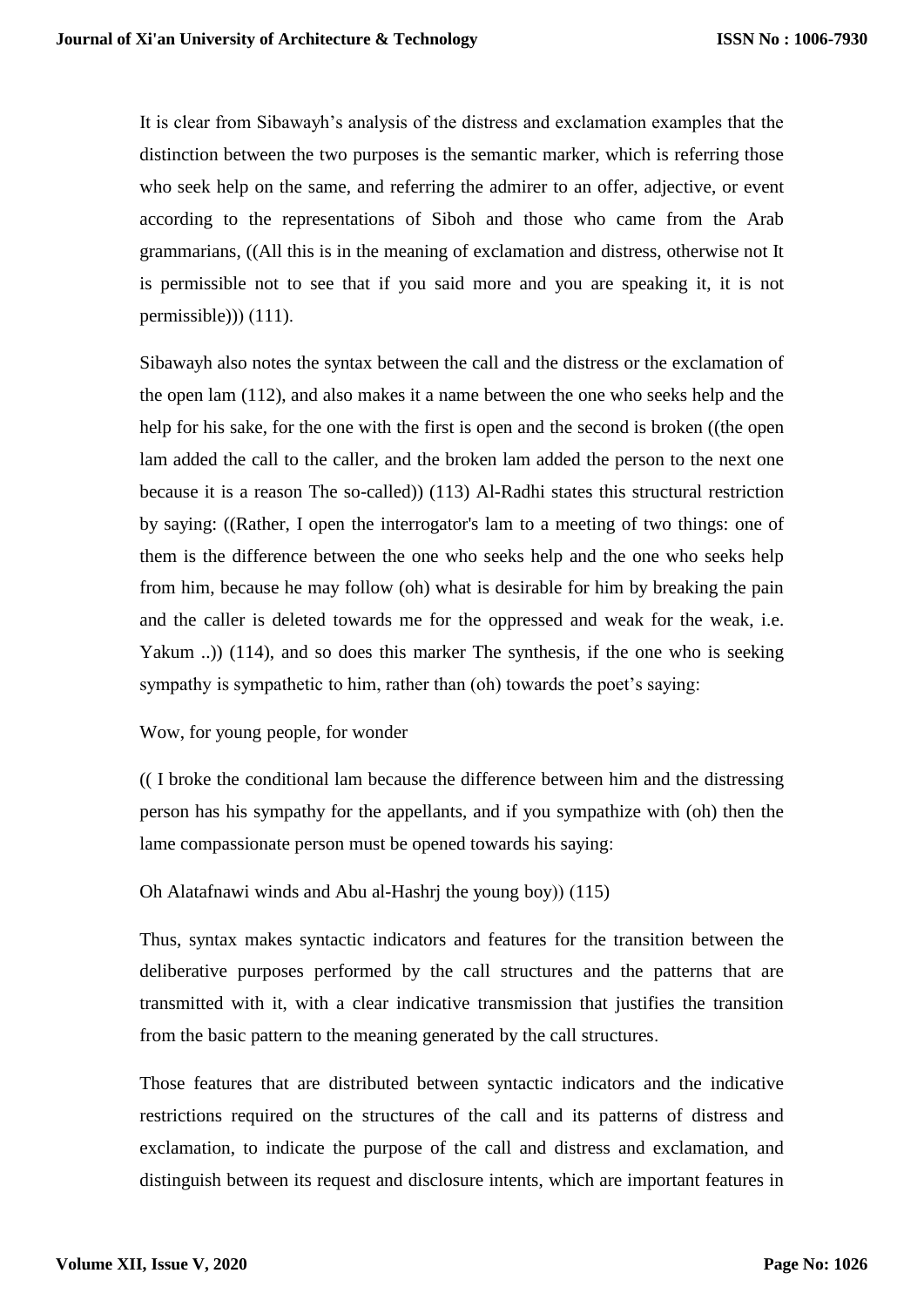the grammatical structure and its structural indicators linking it to its purposes and its deliberative achievement.

It is useful to recall what was mentioned by the owners of the connection theory (Spearbroolsen), which exceeded what was raised by Grace, and given to (Al-Maqil) according to its division on semantic representations and declarations, semantic representations contain the positional meaning of the components of the composition and usually do not represent complete issues, but the statement is the development of that imperative semantic representation Encoded in composition, so that it is a complete issue, and this development takes place through enrichment or deliberative enrichment with the aid of context, which includes, among other things, identification of referral, reference, removal of confusion and participation, and the enrichment of the semantic representation in many ways that produce for us the eloquent formula that expresses Nha printed with $(116)$ .

#### **3- The scar:**

The scar differs from the call and the distress in that it does not address the addressee, so the delegate is at Sibawayh and the grammarians ((called, but he is heartbroken over him, if you want to be attached at the end of the thousandth name, because the scar is as if they are singing in it, and if you want it was not attached as it was not attached to the call)) (117) The scar: ((A grief, mourning, sadness, and distress) the delegate is attached to the delegate upon his loss, so he calls him even though he knows that he does not answer to remove the intensity that he suffered because of his loss, as he calls for help to remove the intensity that I have lost, and when the delegate is not so that he hears an urgent need after the sound, then they obligated him , And the last of the thousand, in most of the speech, because the thousand is more distant to sound and possible for  $D(118)$ .

One of the semantic conditions for the performance of the purpose of the scar with Sibawayh is that the delegate should be knowledgeable, and it is not said (and a foot and a leg, and the Hebron claimed, may God have mercy on him, that he is ugly, and that it is not said. Ugly, because if you mourn, then you should be heartbroken by the best of names, and singled out for them, because the scar is on the statement) (119).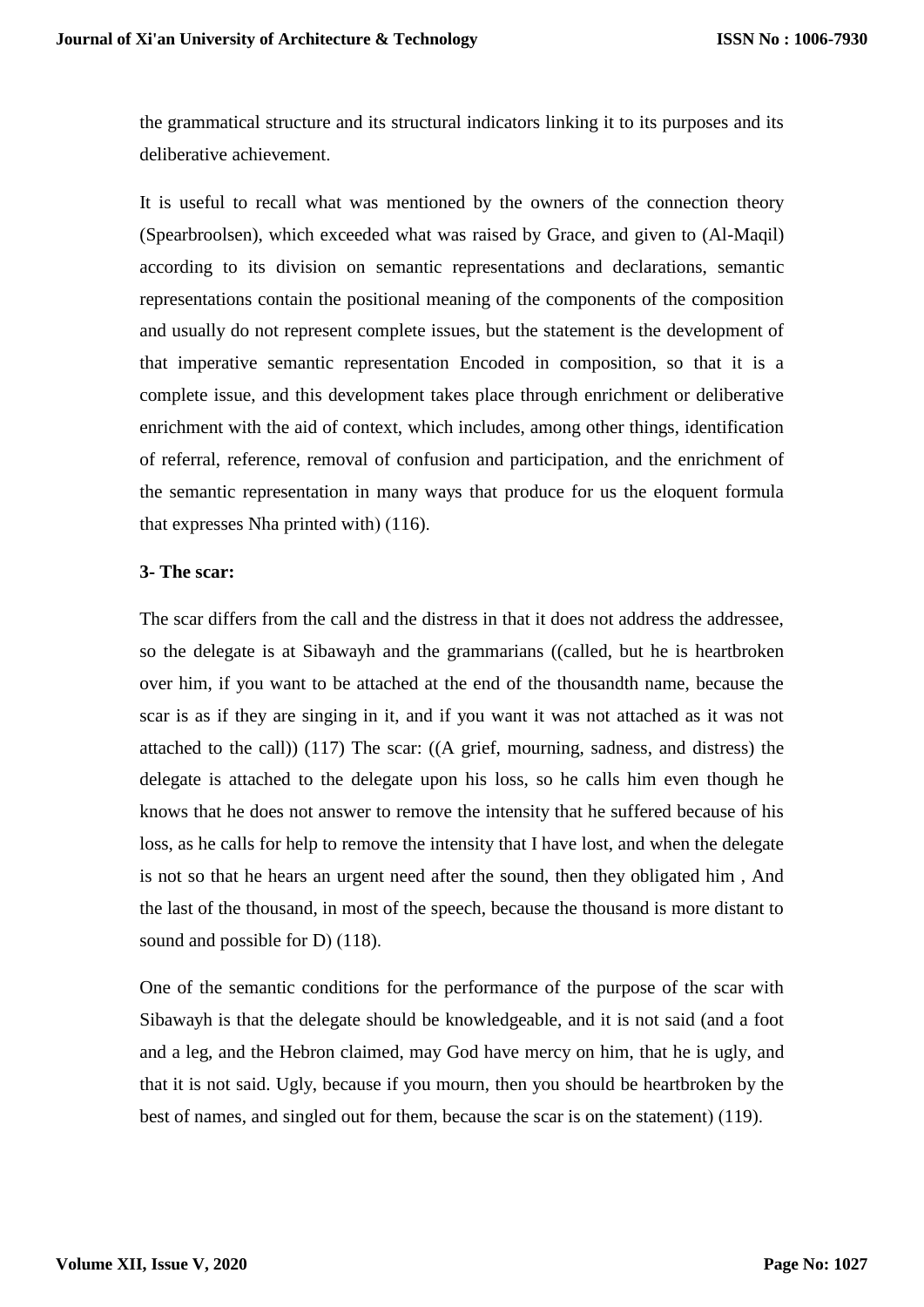The scar is a disclosure act generated by the news, denoting the semantic transmission between the two verbs. The news and the scar and ((as if showing in the scar is an excuse for grief ...)) (120) ((Because if you scarred you told that you had fallen into a great thing, and you were seriously injured by the matter, you should not be blind...  $(121).$ 

From Sibawayh's analysis of the scar, we see that it is represented by syntactic syntactic and lexical means represented by referring to the same knowledge, and other morphological is represented by the scar tool (oh, and wa) and the other advantage is the attachment of the delegate to  $(A + E)$ , which is a tonal tone (embodiment) and the scar is characterized by the imperative of its index. Al-Waji (oh, wa) is not permissible to delete it in any case ((because they are confused and claiming what has been missed and after them, yet the scar is as if they were singing in it, then they obliged it to the tide and they attached the last tide name to an exaggeration of the song $( 122).$ 

As for the scar formation on the news, it is worth noting the revised legal requirement from the establishment of the scar, as it requires the establishment of the scar, and the delegate has shown his grief and grief.

It is worth noting that the concept of staff presented the concept of the face, which refers to the position of the speaker in relation to an event or issue, and this means that (the face) is related to the relationship of the speaker to the content of his speech, and it is clear that the scar falls within the emotional faces (123) according to its nature and its deliberative characteristics.

4-The overlap of methods in composition and significance (jurisdiction)

The Sebohy method in linguistic analysis is based on extrapolation of disciplined topics in a more general syntactic fashion, in terms of the global architecture that binds to a set of common patterns and their Arabic markers, as well as

Semantic overlap and career extension in communication, and from this point Sibawayh included jurisdiction within the topics of the appeal.

The specialty ((is not by a forum that someone else alerts, but it is specialized as the caller is a specialist from among his nation for your command and forbidding or your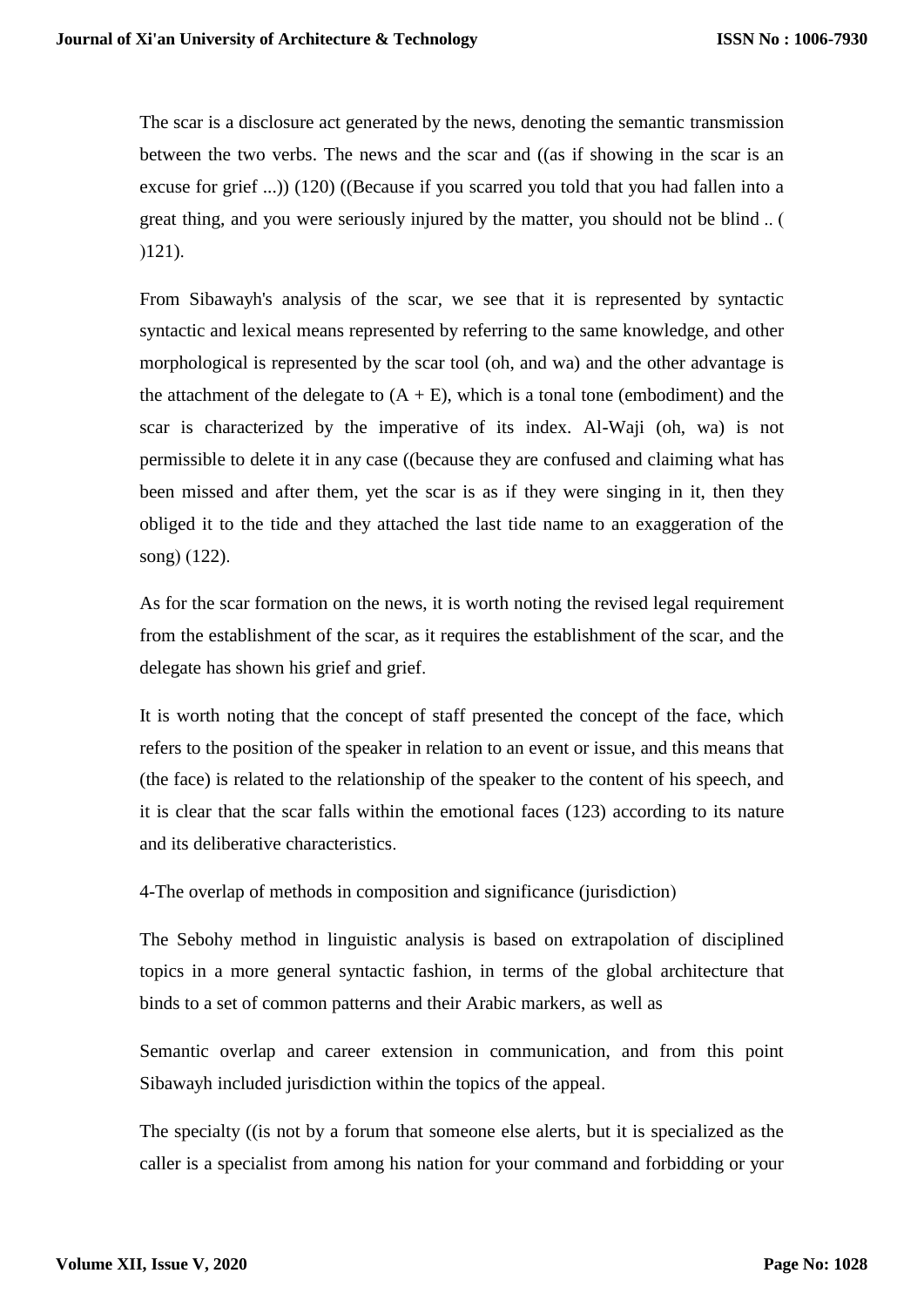news .. his word comes on the position of the call also because the place of the call is a monument, and the names of it do not conduct its course in the call, because they did not make it on the letters of the call. They performed it according to what the call bore on him, and that is your saying: We are from the Arabs, we do such and such, as if he said: I mean, but it is an act that does not appear nor be used as it was not in the appeal, because they are satisfied with the knowledge of speeches) $(124)$ .

The specialty has a disclosure function at Sibawayh, through which the speaker expresses his praise for a certain self and is proud of it: ((So the name was devoted here to know what was carried on the first words and in it the meaning of pride ... And if you are small, it is like maximizing the matter in this section, by saying: I The people of the Sa'alis have no power over us on the Meroitic, and Hebron claimed that their saying: God bless you, and glory be to you.(125)

One of the semantic (lexical) terms that involve the competence in the topics of the appeal is the definition of the specialist ((and know that it is not permissible for you to obscure in this section and say: I do such and such, but you say: I do more than I do. It is not permissible to mention only a well-known name because names It reminds her of an affirmation and clarification here of the content and a reminder .. This is the subject of a statement as the scar was the subject of a statement.(126)

Thus, the functions of deliberative jurisdiction are clear and they are all due to praise (pride and glorification). Among her group distinctively. And that disclosure structure is grammatically based on the composition and indication indicators that distribute the syntax and lexical properties of its linguistic components.

#### **summary**

Consistent themes in features and features formed a single article presented by Sibawayh in the chapter on appeal, and topics (appeal, distress, exclamation, scar and specialization) were related to the global structure relationships that were based on the concept of (the verb to be shown) and its syntactic name (accusative mark) and its lexical name represented in the name, which prepared it for a systematic view Consolidated, and Sibawayh presented it according to methodological foundations in terms of division, classification, explanation, term, and representation, as well as the standard vision in looking and extrapolating the branches generated by their linguistic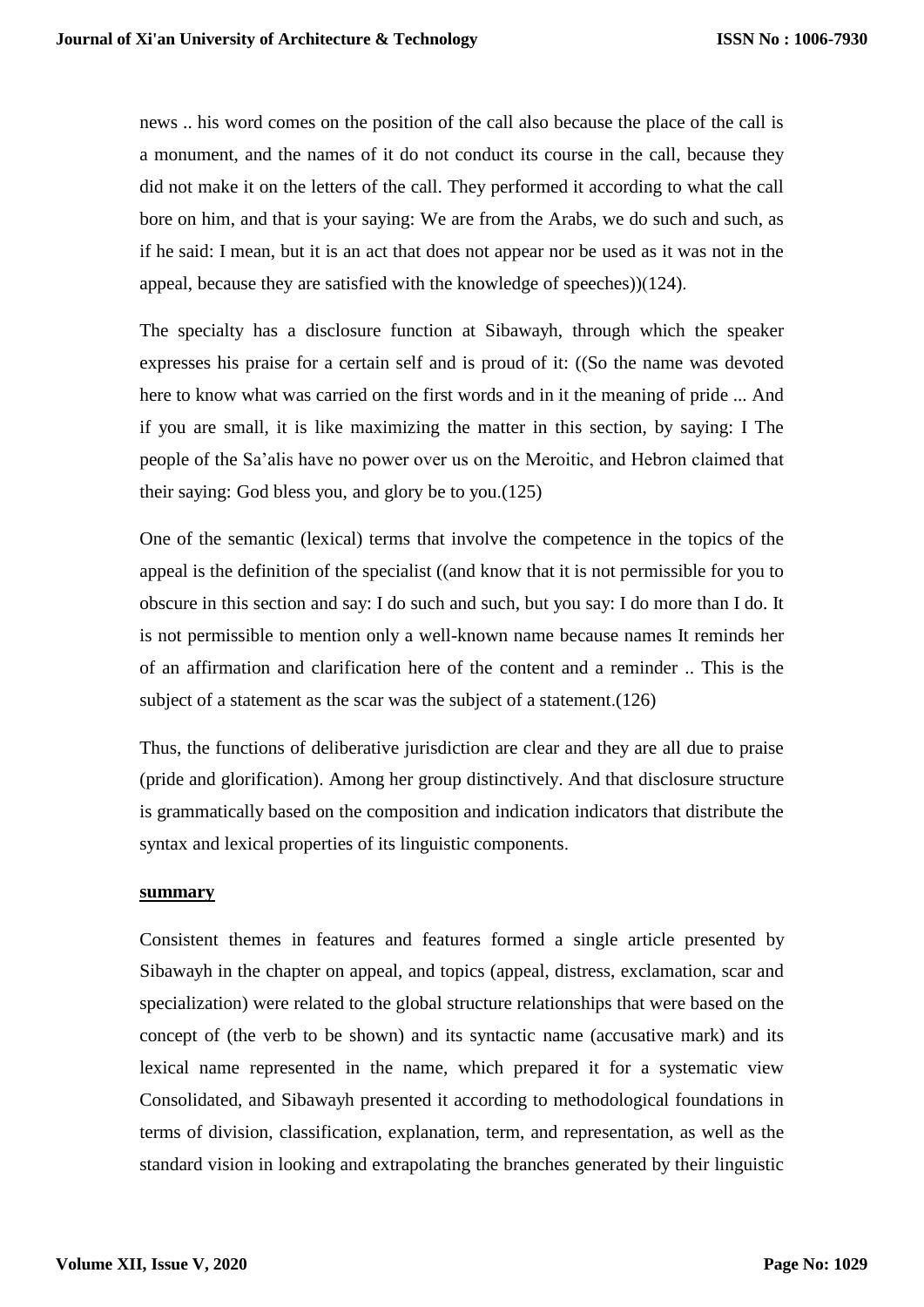origins, and the Sebohy method was established on a set of means and methods that He presented it for his analysis of the material, and linking the grammatical forms with their communicative goals and functional purposes.

It seems that the grammarians after Siboh had followed its effects on the curriculum in terms of presentation, analysis, deduction and interpretation, so they continued analyzing the forms of the appeal and its common themes and completed the semantic interpretation of its global structure, and the main semantic links in which the relations of the doors are held, so they showed the purposes of the speaker and the conditions of the speeches, and presented opinions of what their Imam established in grammar Sibawayh, and they described the purposes and topics of the appeal in linguistic communication and enrichment of its structures in functional transformations in a place, and monitoring of the features between the types, and thus established Sibawayh and his followers to a pioneering methodology that guarantees the Arab tongue to achieve theoretical and psychological sufficiency Raya and deliberative, which enables us to say that the Arabic grammar is one of the functionally established parts.

### **Margins:**

- 1. The Sybouy book method in the grammatical calendar / 382.
- 2. Grammar Development / 81-82.
- 3. See: The approach of the Sibawayh book in the grammatical calendar / 382.
- 4. Book 1/273.
- 5. Book 1/275.
- 6. See the concept of the sentence Sibawayh Book / 258.
- 7. Concealed 4/187.
- 8. Looking at the structural event structure / 16.
- 9. Book 2/183, 190, 196.
- 10. itself, 2/208 209.
- 11. See footnote 2/208.
- 12. Book 2 / 183-184.
- 13. itself, 2/186.
- 14. itself, 2/233.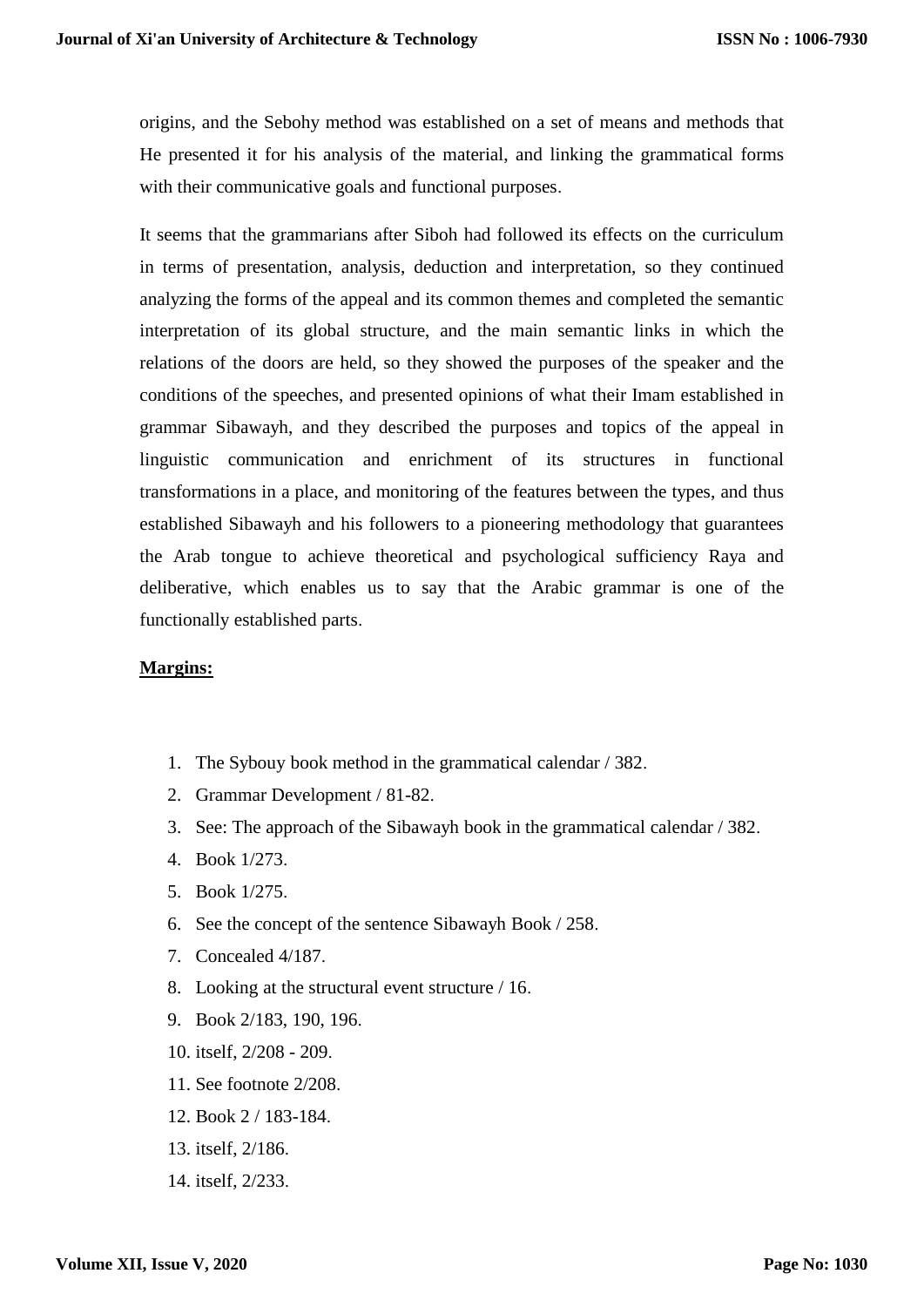- 15. Book 2/183.
- 16. Concise 4/202.
- 17. Explanation of the joint 1/127.
- 18. The Fairy Pound / 355.
- 19. See detailed explanation 1/127.
- 20. Pulp on construction and syntactic ills 1/328.
- 21. Benefit Facilitation / 52.
- 22. Sharh al-Riddi is considered to be sufficient 1/344.
- 23. The modern Khalilian theory, its basic concepts / 102.
- 24. Looking at the results of thought / 86 studies in the theory of Arabic grammar and its applications / 39.
- 25. Book 2/197
- 26. Book 2/198, 231, 232.
- 27. See: Status of meaning in the theory of Arabic grammar / 191.
- 28. Book 2/183.
- 29. Concise: 4/202.
- 30. Book 1/253.
- 31. itself 1/27.
- 32. itself 1/258, see: 26/263, 268, 269, 270, 271.
- 33. itself 1/280.
- 34. itself 1/273.
- 35. itself 1/273.
- 36. itself 1 / 273-274.
- 37. He considers himself 1/275.
- 38. itself 1/291.
- 39. itself 1/296.
- 40. Sibian linguistics 1/95.
- 41. In the syntactic event structure / 6, 16, 26.
- 42. Al-Amaly / 83.
- 43. Ground explanation of Al-Kafia 1/349.
- 44. The method of calling the phonological linguistic study / Dr. Tariq Al-Janabi / 91 (Research.)
- 45. Origins 1 / 329-335.
- 46. Characteristics 1/2.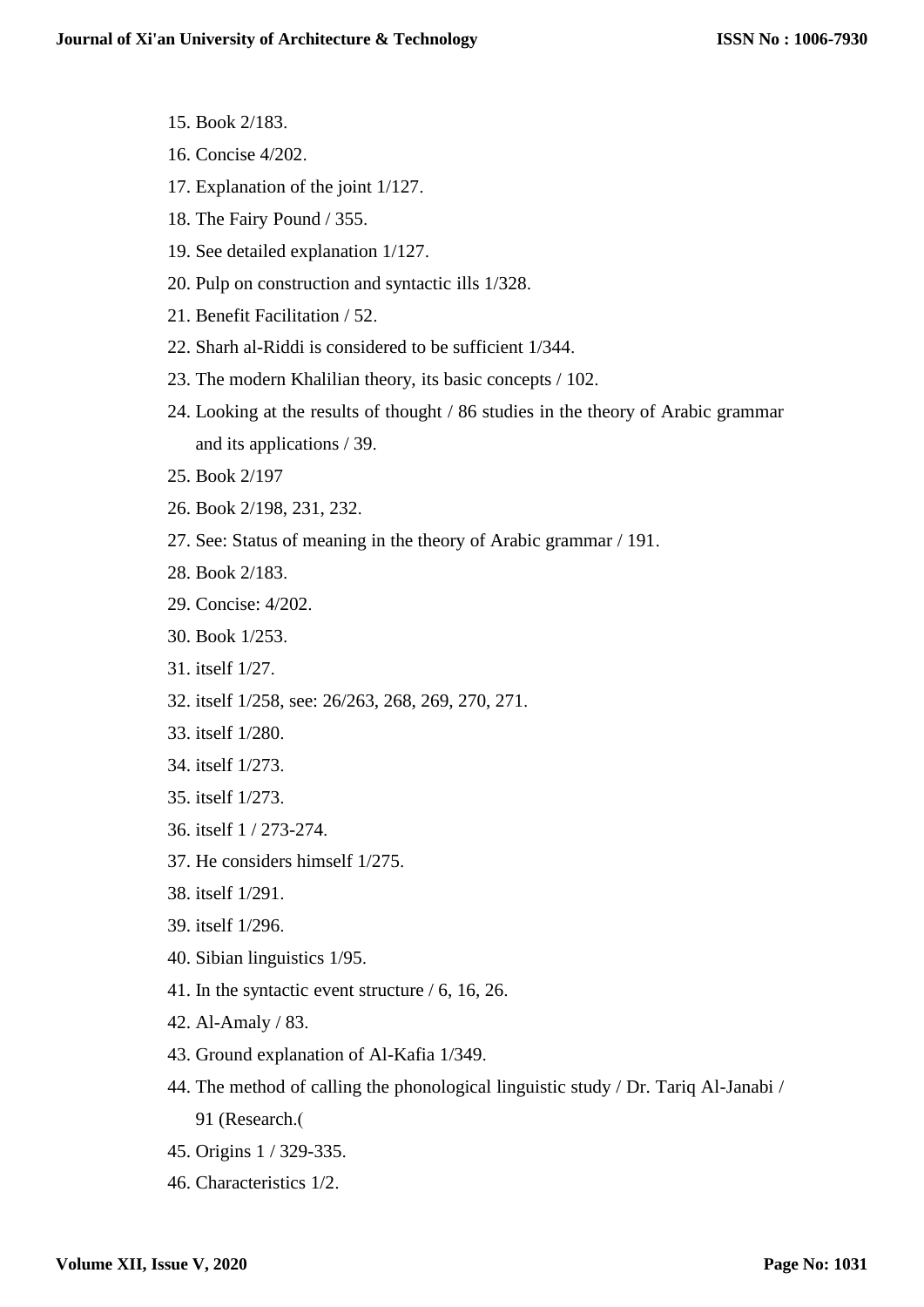- 47. Al-Muqtassid 2 / 753-754.
- 48. Explanation of Al-Radhi on Adequate 1 / 344- 457.
- 49. Diameter of the dew / 280.
- 50. Footnote to Al-Sabban 3/207.
- 51. Grammar schools, d. Shawky Deif / 82.
- 52. Book 2 / 182-185.
- 53. itself 2./
- 54. The Witness and the Principles of grammar / 366.
- 55. Book 2 / 188-189.
- 56. itself 2 / 225-226.
- 57. Book / 223.
- 58. itself / 208.
- 59. itself, 2/193.
- 60. itself / 224.
- 61. itself, 2/227.
- 62. itself 2/26.
- 63. Book 2/188.
- 64. itself 2/184.
- 65. itself 2/192.
- 66. itself, 2/193.
- 67. itself 2/198.
- 68. itself, 2/199.
- 69. The term is seen in Sibawayh's book 225-226.
- 70. Looking at the meanings of the Qur'an for Afkash 1/58.
- 71. Book 2/215.
- 72. itself, 2/219.
- 73. itself 2 / 218-219.
- 74. Book 2/220.
- 75. itself 2/225.
- 76. itself 2/236.
- 77. Himself 2/237.
- 78. Book 2/239.
- 79. Book 2/196.
- 80. Concise 4/204.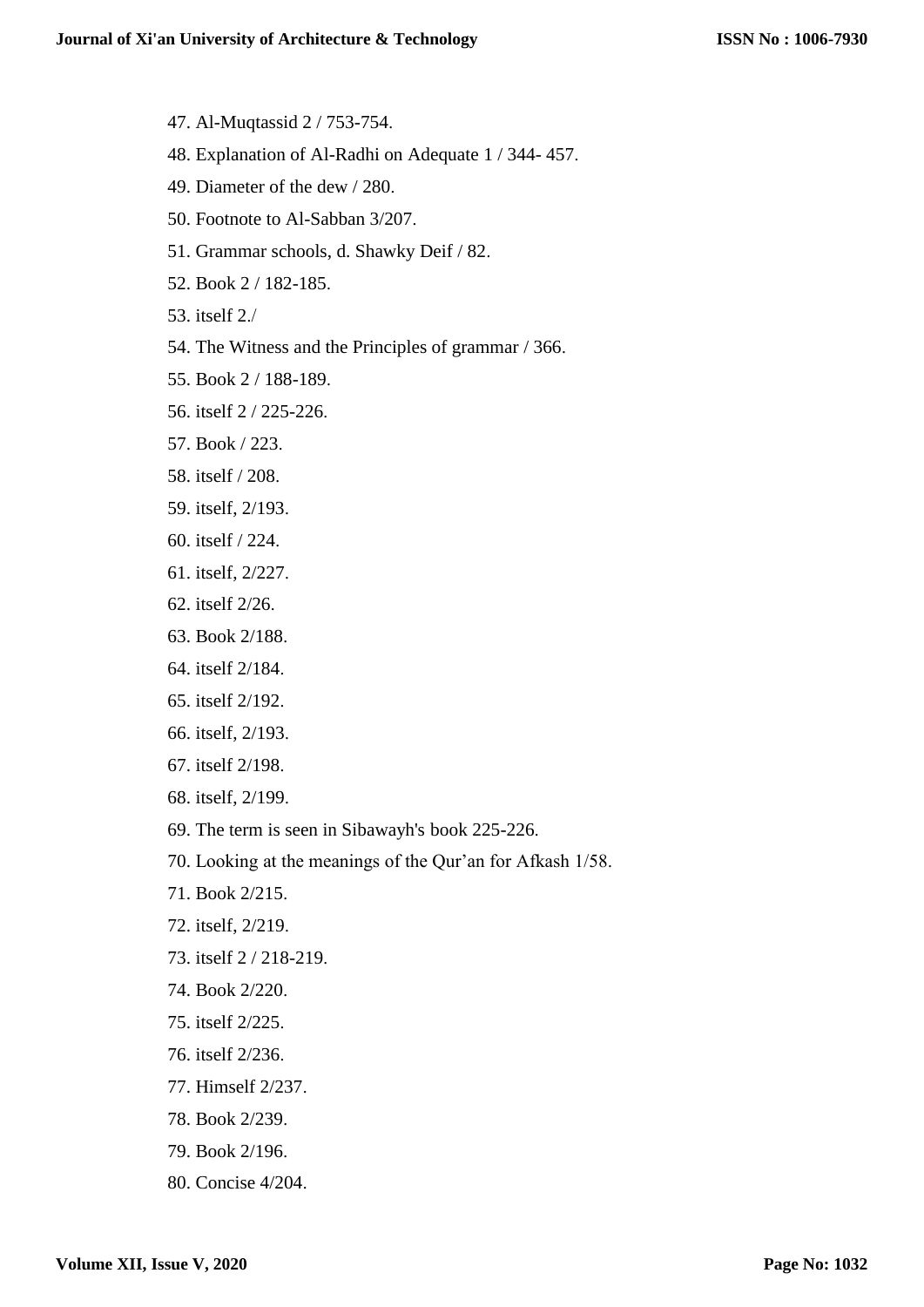- 81. Assets 1/332.
- 82. Book 2/203.
- 83. itself, 2/204.
- 84. itself, 2/23.
- 85. itself 2/184.
- 86. itself, 2/202.
- 87. Book 2/221.
- 88. Book 2/183.
- 89. Book 2/227.
- 90. Book 2/192.
- 91. Book 2/212.
- 92. itself, 2/212.
- 93. itself, 2/195.
- 94. itself 2/190.
- 95. itself, 2/228.
- 96. itself 2/236.
- 97. Margin of the book 2/182.
- 98. Book 2/208.
- 99. Book 2/203.
- 100. Arab Grammar Issues in Cases Towards Employment Discourse / 106.
- 101. The writer 2/197.
- 102. Book 2 / 197-198.
- 103. The theory of dialogue waving / 441.
- 104. The theory of dialogue waving / 441.
- 105. Al-Iqtisad in explaining clarification / 2/762.
- 106. See: traditions, the use of language / 447.
- 107. See: traditions, the use of language / 451.
- 108. Book 2/217.
- 109. Al-Muqtassid 2/787.
- 110. Sharh al-Radhi 1/352.
- 111. Book 2/218.
- 112. See book 2/218.
- 113. Book 2/219.
- 114. Sharh al-Radhi 1/352.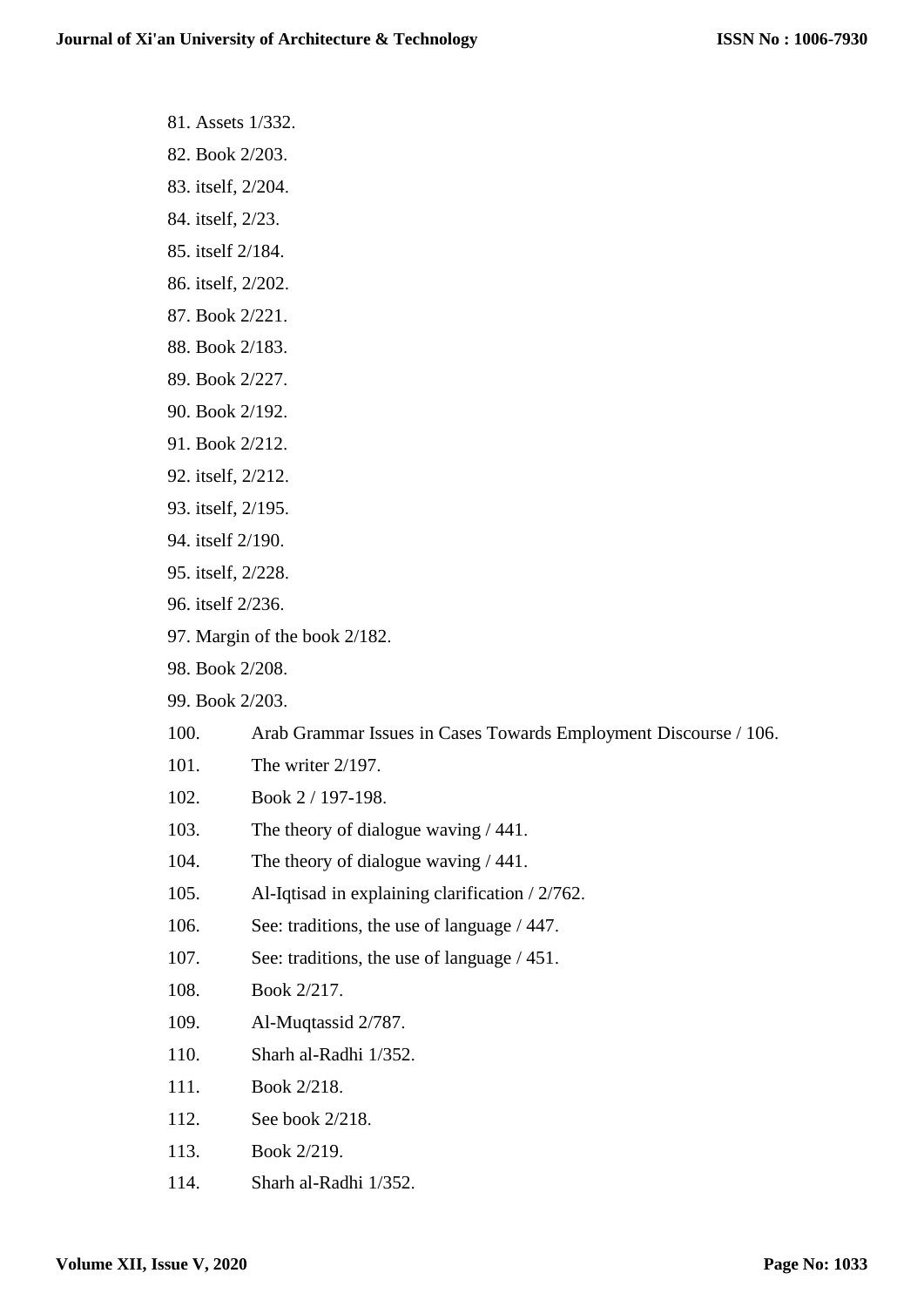- 115. Sharh al-Radhi 1/352, and al-Kitab 2/217, 219-220.
- 116. The waving theory / 77.
- 117. Book 2/220.
- 118. The margin of the book (Sharh Al-Sarafi) 2/220.
- 119. Book 2/227.
- 120. Book 2/228.
- 121. Book 2/227.
- 122. Book 2/231.
- 123. Traditions of the use of language / 530.
- 124. Book 2/233.
- 125. Book 2/235.
- 126. Book 2/236.

#### **Sources**

- 1- Call style phonological study, (research), d. Tariq Abdul Aoun Al-Janabi, Journal of the College of Education, Al-Mustansiriya University, p 87, 2001.
- 2- Assets in grammar, Abu Bakr ibn al-Sarraj al-Nahwi, Open: d. Abd al-Hussein al-Fatli, Al-Numan Press, Najaf al-Ashraf, 1393 AH / 1973 AD.
- 3- The deliberations the science of language use, prepared and presented by Dr. Hafeez Ismaili Alawi, Modern Book World, 2001 AD.
- 4- Facilitating benefits and supplementing intentions, Jamal Al-Din Muhammad bin Abdullah bin Malik, Open: Muhammad Kamel Barakat, Arab Book House, Egypt, I 1, 1387 AH / 1967 AD.
- 5- Grammar Development, Bergester Acer, Dar Al-Rifai and Al-Khanji Library, Cairo.
- 6- The proximal genie in the letters of meanings, Al-Hassan bin Abdullah Al-Muradi, Open: Dr. Fakhr al-Din Kabawa and Muhammad Nadim Fadhil, 1st edition, Aleppo, 1973 AD.
- 7- A footnote to Sabban on Sharh al-Ashmuni on the Millennium of Ibn Malik, Ali bin Muhammad al-Ashmoni, Open: d. Abdel Hamid Hindawi, The Modern Library, Beirut, 1430 AH / 2009 AD.
- 8- Characteristics, Abu al-Fath Othman bin Jana, Tu: Muhammad Ali al-Najjar, 4th edition, House of Cultural Affairs, Baghdad, 1990.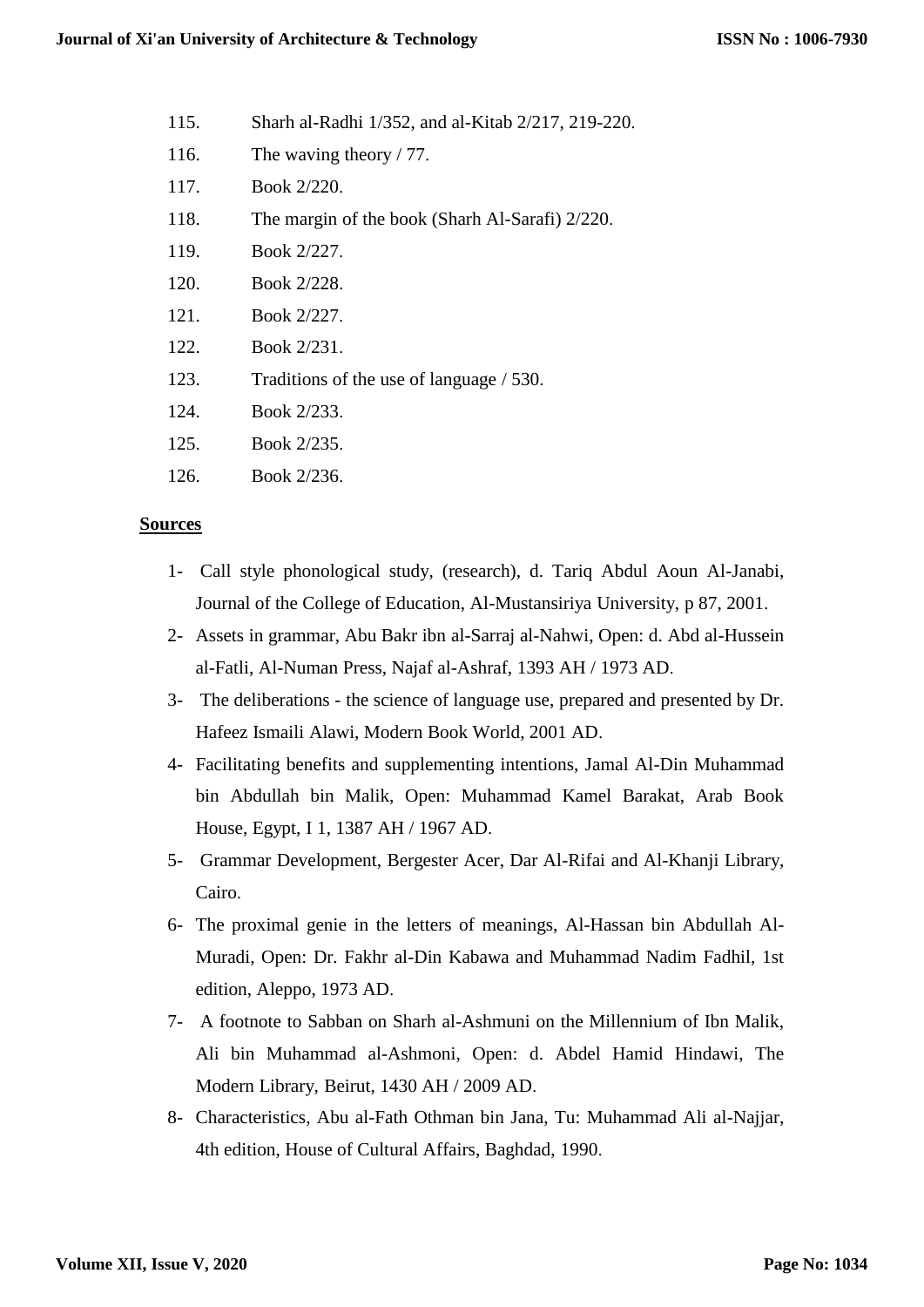- 9- Studies in Arabic grammar theory and its applications, d. The owner of Ja`far Abu Jnah, Dar al-Fikr Printing House, Jordan, 1988.
- 10- Sharh Al-Radhi Ali Al-Kafia, Radhi Al-Din Al-Astrabadi, Correction of Yusef Hassan Omar, Al-Sadiq Publications, 1978 AD, Tehran
- 11- Explanation of the joint, Mowaffaq Al-Din Bin Yaish, World of Books, Beirut, Dr.
- 12- In the Synthetical Structure of Hadith, Muhammad Presol, United New Book House, 2013 AD, Beirut.
- 13- Qatar Al-Nada and Bell Al-Sada, Ibn Hisham Al-Ansari, Muhammed: Muhyiddin Abdul Hamid, Al-Khanji Library, Egypt.
- 14- The Book, Sibawayh Abu Bishr Amr bin Othman bin Qanbar, Tah: Abdul Salam Muhammad Harun, Al-Khanji Library, Cairo, Egypt.
- 15- The core of construction and syntactic ills, Abu al-Waqqa Abdullah bin al-Husayn al-Akbari, has: Ghazi Mukhtar Tulaimat and Abdel-Ilah Nabhan, Dar Al-Fikr, Damascus, 1st floor, 1416 AH / 1995AD.
- 16- grammar schools, d. Shawky Deif, Dar Al-Maarif, Egypt, 1968.
- 17- Arab grammar issues in issues towards career discourse, d. Ahmad Al-Mutawakkil, The New United Book House, Beirut, Lebanon, 2009.
- 18- The term in Sibawayh's book, Master Thesis, College of Education, Al-Mustansiriya University, 2004 AD.
- 19- The meanings of the Qur'an, Saeed bin Masada al-Akhfash, Open: Dr. Fayez Faris, 2nd edition, Kuwait, 1401 AH / 1981AD.
- 20- The concept of the sentence in Sibawayh's book, Dr. Hassan Abdul-Ghani Al-Asadi, Scientific Books House, 1st Floor, Lebanon, 2007 AD.
- 21- Al-Muqtisdad in explaining the explanation, Abdul-Qahir Al-Jarjani. Kazem Bahr Morjan, Iraqi Ministry of Culture and Information, 1982.
- 22- Al-Muqtazib, Abu al-Abbas Muhammad ibn Yazid al-Mubarrad, Tah: Muhammad Abd al-Khaleq Adima, Books World, Beirut, D.T.
- 23- Status of meaning in the theory of Arabic grammar, d. Latifa Al-Najjar, Dar Al-Alem Al-Arabi for Publishing and Distribution, 1st Floor, Dubai, 1424 AH / 2003 AD.
- 24- Sibawayh book method in the grammatical calendar, d. Muhammad Kazem Al-Bakaa, House of Cultural Affairs, Baghdad, 1st edition, 1986 AD.